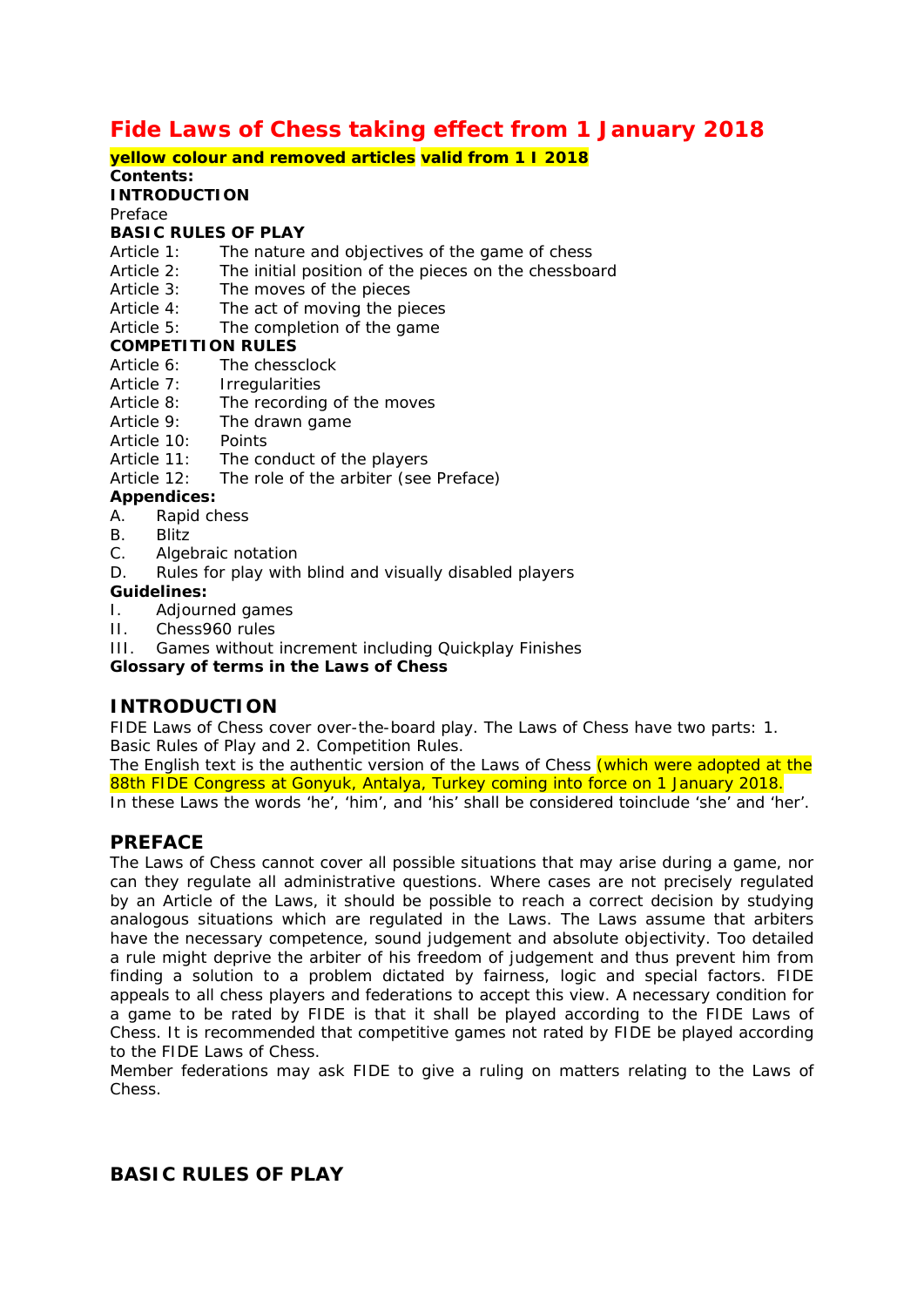#### **Article 1: The nature and objectives of the game of chess**

- 1.1 The game of chess is played between two opponents who move their pieces on a square board called a 'chessboard'.
- 1.2 The player with the light-coloured pieces (White) makes the first move, then the players move alternately, with the player with the dark-coloured pieces (Black) making the next move.
- 1.3 A player is said to 'have the move' when his opponent's move has been 'made'.
- 1.4 The objective of each player is to place the opponent's king 'under attack' in such a way that the opponent has no legal move.
	- 1.4.1 The player who achieves this goal is said to have 'checkmated' the opponent's king and to have won the game. Leaving one's own king under attack, exposing one's own king to attack and also 'capturing' the opponent's king is not allowed .
	- 1.4.2 The opponent whose king has been checkmated has lost the game.
- 1.5 If the position is such that neither player can possibly checkmate the opponent's king, the game is drawn (see Article 5.2.2).

#### **Article 2: The initial position of the pieces on the chessboard**

- 2.1 The chessboard is composed of an 8 x 8 grid of 64 equal squares alternately light (the 'white' squares) and dark (the 'black' squares). The chessboard is placed between the players in such a way that the near corner square to the right of the player is white.
- 2.2 At the beginning of the game White has 16 light-coloured pieces (the 'white' pieces); Black has 16 dark-coloured pieces (the 'black' pieces). These pieces are as follows:

| A white king      | usually indicated by the symbol                           |   | K. |
|-------------------|-----------------------------------------------------------|---|----|
| A white queen     | usually indicated by the symbol                           |   | Q  |
| Two white rooks   | usually indicated by the symbol                           |   | R  |
| Two white bishops | usually indicated by the symbol                           |   | B  |
| Two white knights | usually indicated by the symbol                           |   | N  |
| Eight white pawns | usually indicated by the symbol                           |   |    |
| A black king      | usually indicated by the symbol                           |   | K. |
| A black queen     | usually indicated by the symbol                           |   | Q  |
| Two black rooks   | usually indicated by the symbol                           | 罝 | R  |
| Two black bishops | usually indicated by the symbol                           | 9 | B  |
| Two black knights | usually indicated by the symbol                           |   | N  |
| Eight black pawns | usually indicated by the symbol<br><b>Staunton Pieces</b> |   |    |

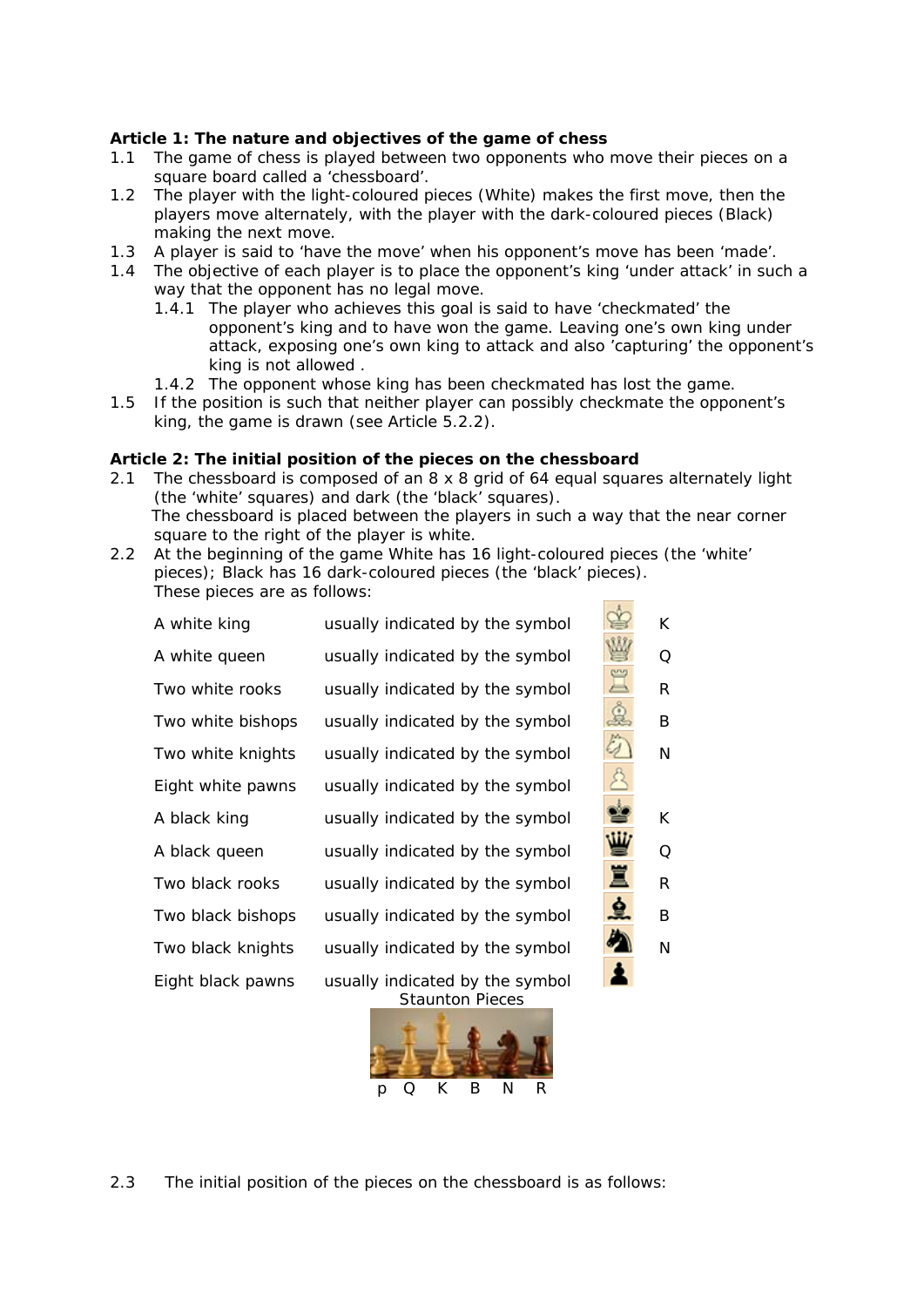

2.4 The eight vertical columns of squares are called 'files'. The eight horizontal rows of squares are called 'ranks'. A straight line of squares of the same colour, running from one edge of the board to an adjacent edge, is called a 'diagonal'.

#### **Article 3: The moves of the pieces**

- 3.1 It is not permitted to move a piece to a square occupied by a piece of the same colour.
	- 3.1.1 If a piece moves to a square occupied by an opponent's piece the latter is captured and removed from the chessboard as part of the same move.
	- 3.1.2 A piece is said to attack an opponent's piece if the piece could make a capture on that square according to Articles 3.2 to 3.8.
	- 3.1.3 A piece is considered to attack a square even if this piece is constrained from moving to that square because it would then leave or place the king of its own colour under attack.
- 3.2 The bishop may move to any square along a diagonal on which it stands.



3.3 The rook may move to any square along the file or the rank on which it stands.

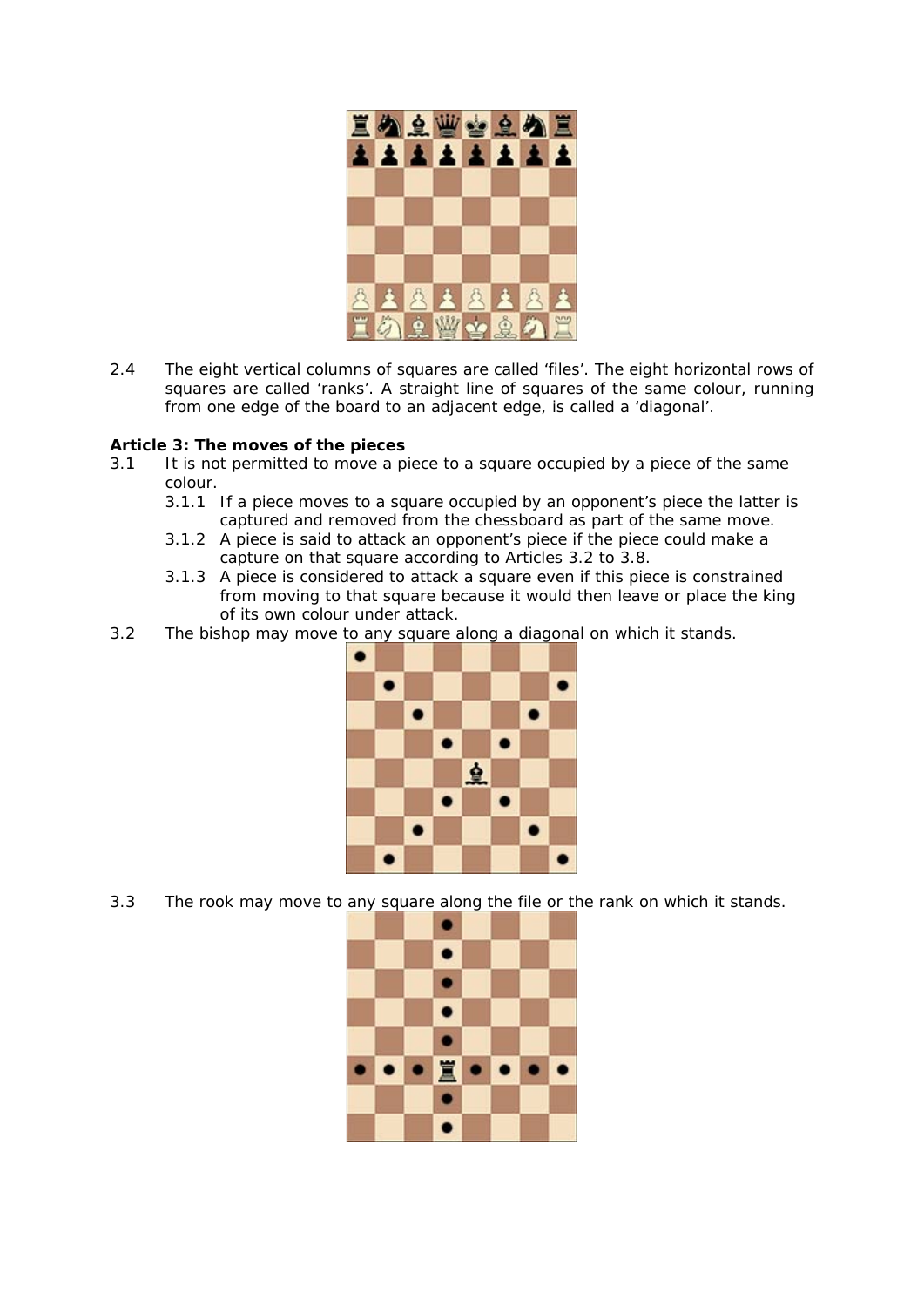3.4 The queen may move to any square along the file, the rank or a diagonal on which it stands.



- 3.5 When making these moves, the bishop, rook or queen may not move over any intervening pieces.
- 3.6 The knight may move to one of the squares nearest to that on which it stands but not on the same rank, file or diagonal.



- 3.7.1 The pawn may move forward to the square immediately in front of it on the same file, provided that this square is unoccupied, or
- 3.7.2 on its first move the pawn may move as in 3.7.1 or alternatively it may advance two squares along the same file, provided that both squares are unoccupied, or
- 3.7.3 the pawn may move to a square occupied by an opponent's piece diagonally in front of it on an adjacent file, capturing that piece.



3.7.4.1 A pawn occupying a square on the same rank as and on an adjacent file to an opponent's pawn which has just advanced two squares in one move from its original square may capture this opponent's pawn as though the latter had been moved only one square.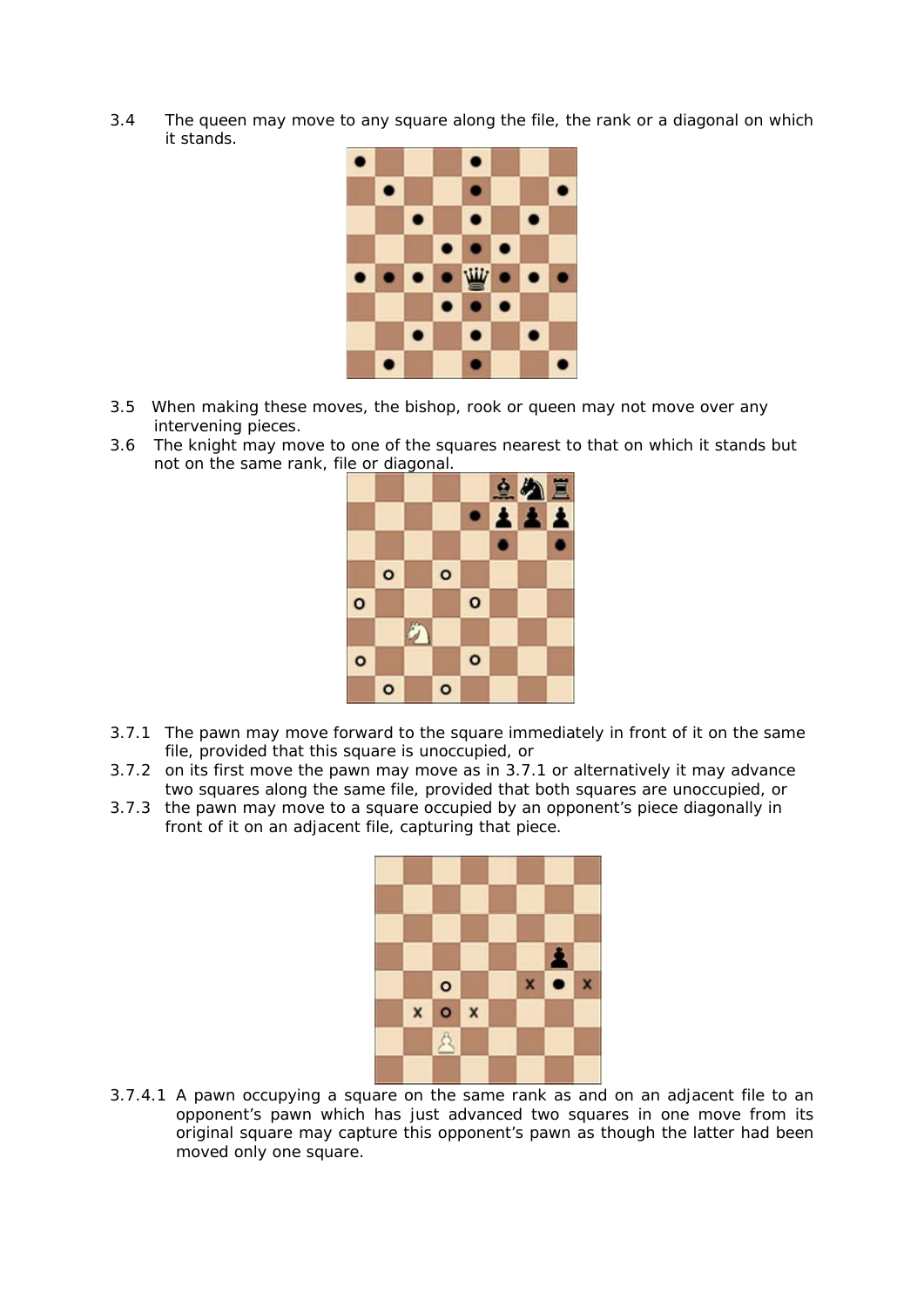3.7.4.2 This capture is only legal on the move following this advance and is called an 'en passant' capture.



- 3.7.5.1 When a player, having the move, plays a pawn to the rank furthest from its starting position, he must exchange that pawn as part of the same move for a new queen, rook, bishop or knight of the same colour on the intended square of arrival. This is called the square of 'promotion'.
- 3.7.5.2 The player's choice is not restricted to pieces that have been captured previously.
- 3.7.5.3 This exchange of a pawn for another piece is called promotion, and the effect of the new piece is immediate.
- 3.8 There are two different ways of moving the king: 3.8.1 by moving to an adjoining square



3.8.2 by 'castling'. This is a move of the king and either rook of the same colour along the player's first rank, counting as a single move of the king and executed as follows: the king is transferred from its original square two squares towards the rook on its original square, then that rook is transferred to the square the king has just crossed.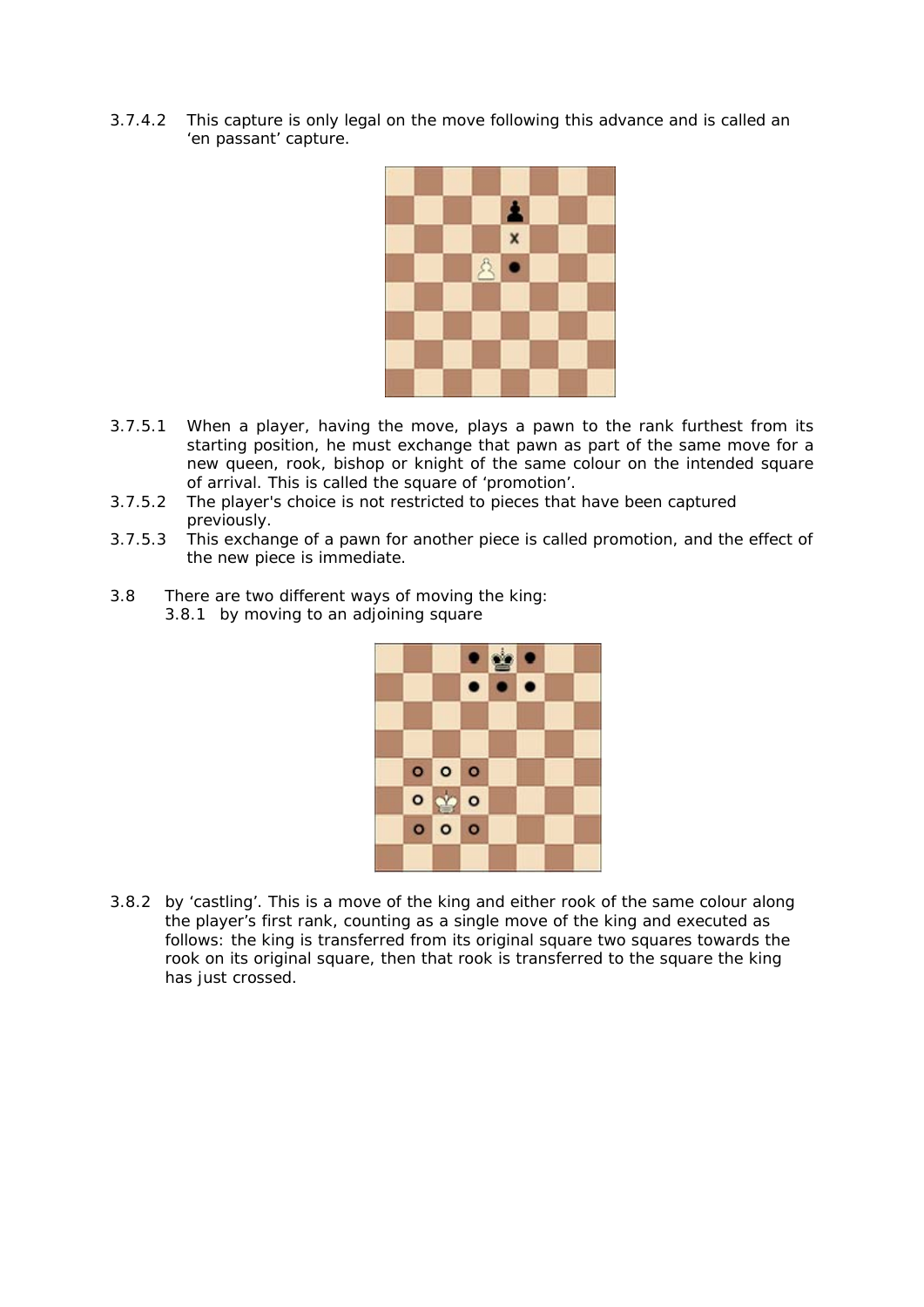



 Before white kingside castling After white kingside castling Before black queenside castling After black queenside castling





 Before white queenside castling After white queenside castling Before black kingside castling After black kingside castling

- 3.8.2.1 The right to castle has been lost:
	- 3.8.2.1.1 if the king has already moved, or
	- 3.8.2.1.2 with a rook that has already moved.
- 3.8.2.2 Castling is prevented temporarily:
	- 3.8.2.2.1 if the square on which the king stands, or the square which it must cross, or the square which it is to occupy, is attacked by one or more of the opponent's pieces, or
	- 3.8.2.2.2 if there is any piece between the king and the rook with which castling is to be effected.
- 3.9.1 The king is said to be 'in check' if it is attacked by one or more of the opponent's pieces, even if such pieces are constrained from moving to the square occupied by the king because they would then leave or place their own king in check.
- 3.9.2 No piece can be moved that will either expose the king of the same colour to check or leave that king in check.
- 3.10.1 A move is legal when all the relevant requirements of Articles 3.1 3.9 have been fulfilled.
- 3.10.2 A move is illegal when it fails to meet the relevant requirements of Articles 3.1 3.9
- 3.10.3 A position is illegal when it cannot have been reached by any series of legal moves.

# **Article 4: The act of moving the pieces**

4.1 Each move must be played with one hand only.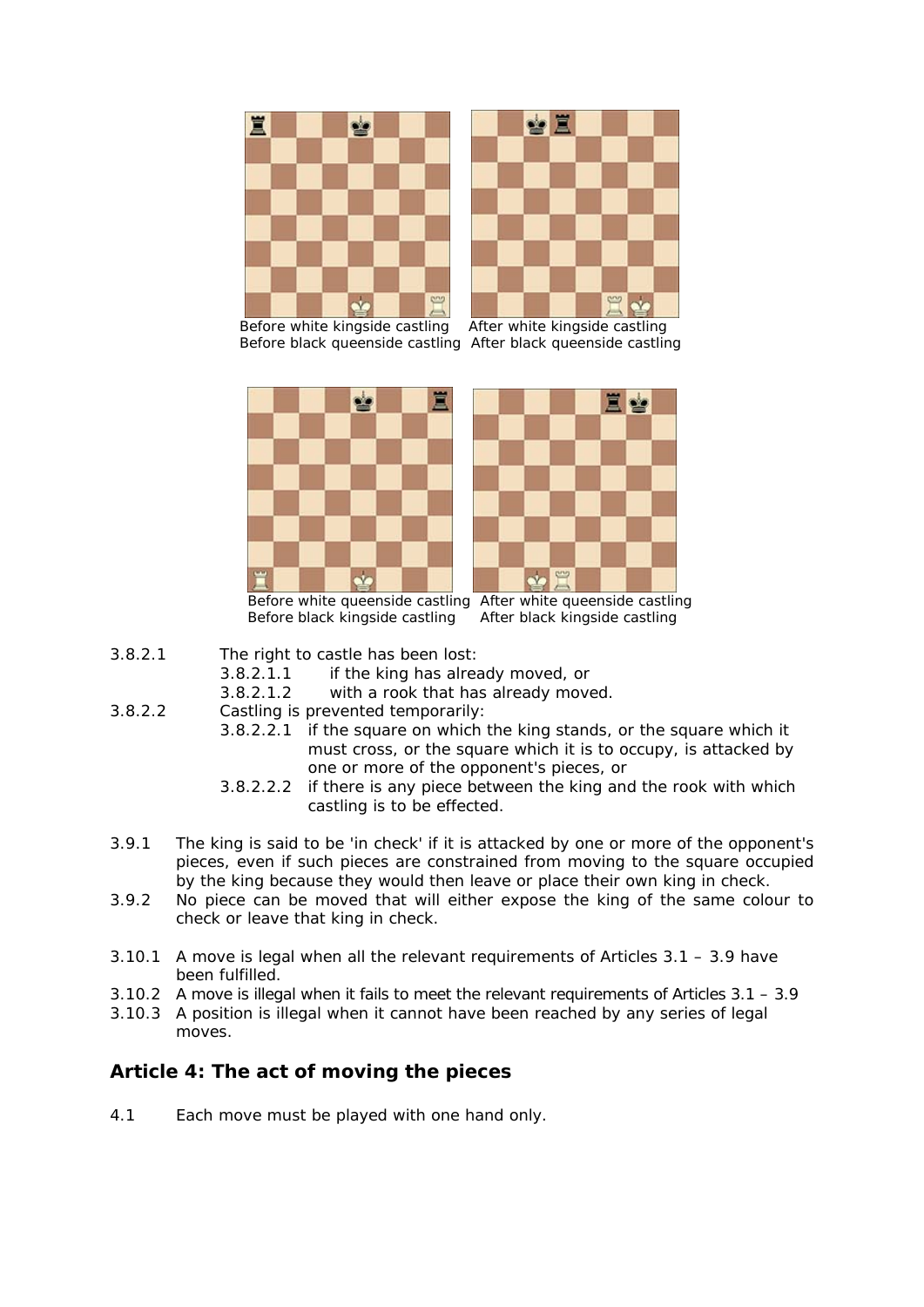- 4.2.1 Only the player having the move may adjust one or more pieces on their squares, provided that he first expresses his intention (for example by saying "j'adoube" or "I adjust").
- 4.2.2 Any other physical contact with a piece, except for clearly accidental contact, shall be considered to be intent.
- 4.3 Except as provided in Article 4.2, if the player having the move touches on the chessboard, with the intention of moving or capturing:
	- 4.3.1 one or more of his own pieces, he must move the first piece touched that can be moved
	- 4.3.2 one or more of his opponent's pieces, he must capture the first piece touched that can be captured
	- 4.3.3 one or more pieces of each colour, he must capture the first touched opponent's piece with his first touched piece or, if this is illegal, move or capture the first piece touched that can be moved or captured. If it is unclear whether the player's own piece or his opponent's was touched first, the player's own piece shall be considered to have been touched before his opponent's.
- 4.4 If a player having the move:
	- 4.4.1 touches his king and a rook he must castle on that side if it is legal to do so
	- 4.4.2 deliberately touches a rook and then his king he is not allowed to castle on that side on that move and the situation shall be governed by Article 4.3.1
	- 4.4.3 intending to castle, touches the king and then a rook, but castling with this rook is illegal, the player must make another legal move with his king (which may include castling with the other rook). If the king has no legal move, the player is free to make any legal move.
	- 4.4.4 promotes a pawn, the choice of the piece is finalised when the piece has touched the square of promotion.
- 4.5 If none of the pieces touched in accordance with Article 4.3 or Article 4.4 can be moved or captured, the player may make any legal move.
- 4.6 The act of promotion may be performed in various ways:
	- 4.6.1 the pawn does not have to be placed on the square of arrival,
	- 4.6.2 removing the pawn and putting the new piece on the square of promotion may occur in any order.
	- 4.6.3 If an opponent's piece stands on the square of promotion, it must be captured.
- 4.7 When, as a legal move or part of a legal move, a piece has been released on a square, it cannot be moved to another square on this move. The move is considered to have been made in the case of:
	- 4.7.1 a capture, when the captured piece has been removed from the chessboard and the player, having placed his own piece on its new square, has released this capturing piece from his hand,
	- 4.7.2 castling, when the player's hand has released the rook on the square previously crossed by the king. When the player has released the king from his hand, the move is not yet made, but the player no longer has the right to make any move other than castling on that side, if this is legal. If castling on this side is illegal, the player must make another legal move with his king (which may include castling with the other rook). If the king has no legal move, the player is free to make any legal move.
	- 4.7.3 promotion, when the player's hand has released the new piece on the square of promotion and the pawn has been removed from the board.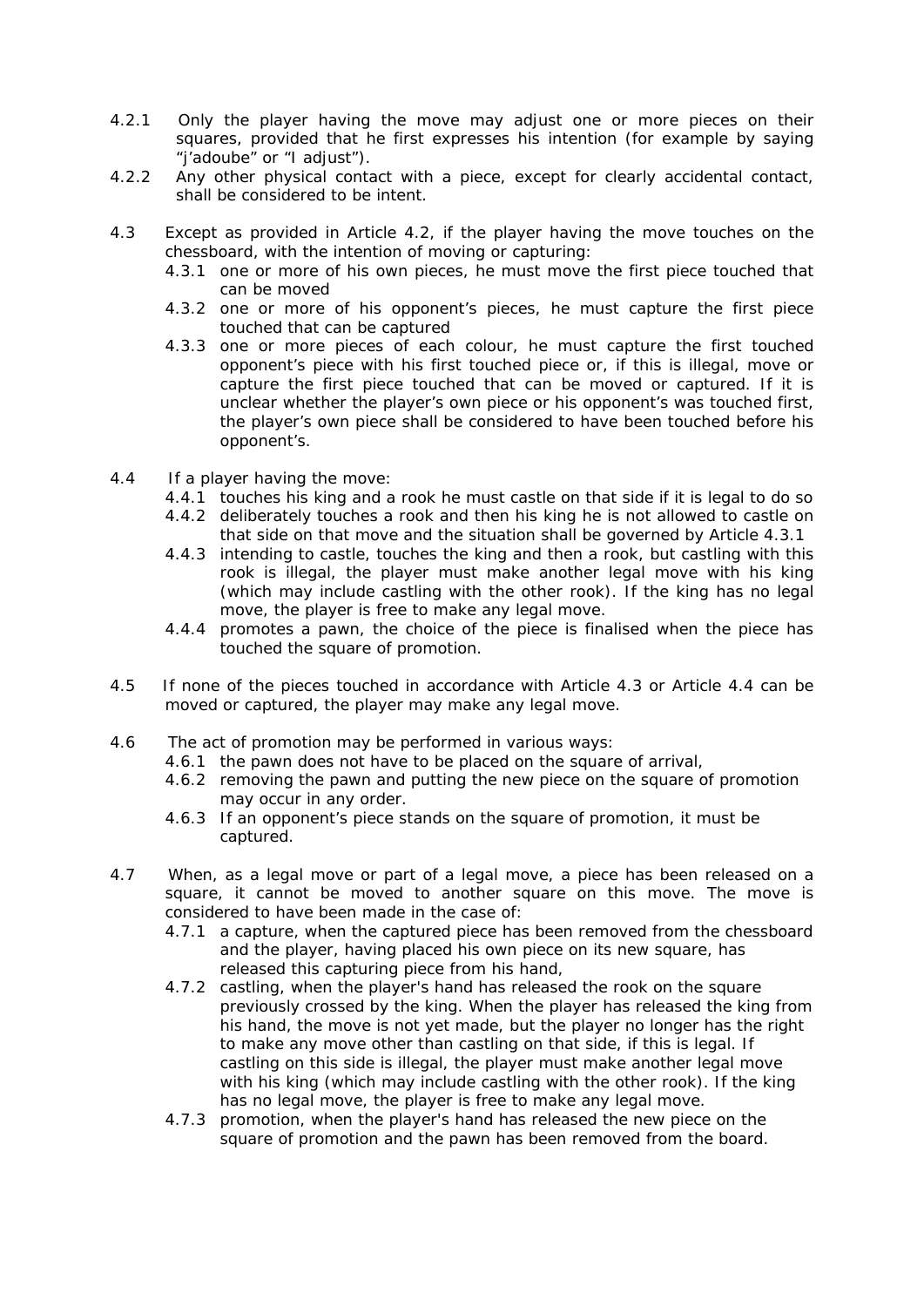- 4.8 A player forfeits his right to claim against his opponent's violation of Articles 4.1 4.7 once the player touches a piece with the intention of moving or capturing it.
- 4.9 If a player is unable to move the pieces, an assistant, who shall be acceptable to the arbiter, may be provided by the player to perform this operation.

## **Article 5: The completion of the game**

- 5.1.1 The game is won by the player who has checkmated his opponent's king. This immediately ends the game, provided that the move producing the checkmate position was in accordance with Article 3 and Articles 4.2 – 4.7.
- 5.1.2The game is won by the player whose opponent declares he resigns. This immediately ends the game.
- 5.2.1 The game is drawn when the player to move has no legal move and his king is not in check. The game is said to end in 'stalemate'. This immediately ends the game, provided that the move producing the stalemate position was in accordance with Article 3 and Articles 4.2 – 4.7.
- 5.2.2 The game is drawn when a position has arisen in which neither player can checkmate the opponent's king with any series of legal moves. The game is said to end in a 'dead position'. This immediately ends the game, provided that the move producing the position was in accordance with Article 3 and Articles 4.2 – 4.7.
- 5.2.3 The game is drawn upon agreement between the two players during the game, provided both players have made at least one move. This immediately ends the game.

# **COMPETITION RULES**

## **Article 6: The chessclock**

- 6.1 'Chessclock' means a clock with two time displays, connected to each other in such a way that only one of them can run at one time. 'Clock' in the Laws of Chess means one of the two time displays. Each time display has a 'flag'. 'Flag-fall' means the expiration of the allotted time for a player.
- 6.2.1 During the game each player, having made his move on the chessboard, shall stop his own clock and start his opponent's clock (that is to say, he shall press his clock). This "completes" the move. A move is also completed if:
	- 6.2.1.1 the move ends the game (see Articles 5.1.1, 5.2.1, 5.2.2, 9.6.1 and 9.6.2), or
	- 6.2.1.2 the player has made his next move, when his previous move was not completed.
- 6.2.2 A player must be allowed to stop his clock after making his move, even after the opponent has made his next move. The time between making the move on the chessboard and pressing the clock is regarded as part of the time allotted to the player.
- 6.2.3 A player must press his clock with the same hand with which he made his move. It is forbidden for a player to keep his finger on the clock or to 'hover' over it.
- 6.2.4 The players must handle the chessclock properly. It is forbidden to press it forcibly, to pick it up, to press the clock before moving or to knock it over. Improper clock handling shall be penalised in accordance with Article 12.9.
- 6.2.5 Only the player whose clock is running is allowed to adjust the pieces.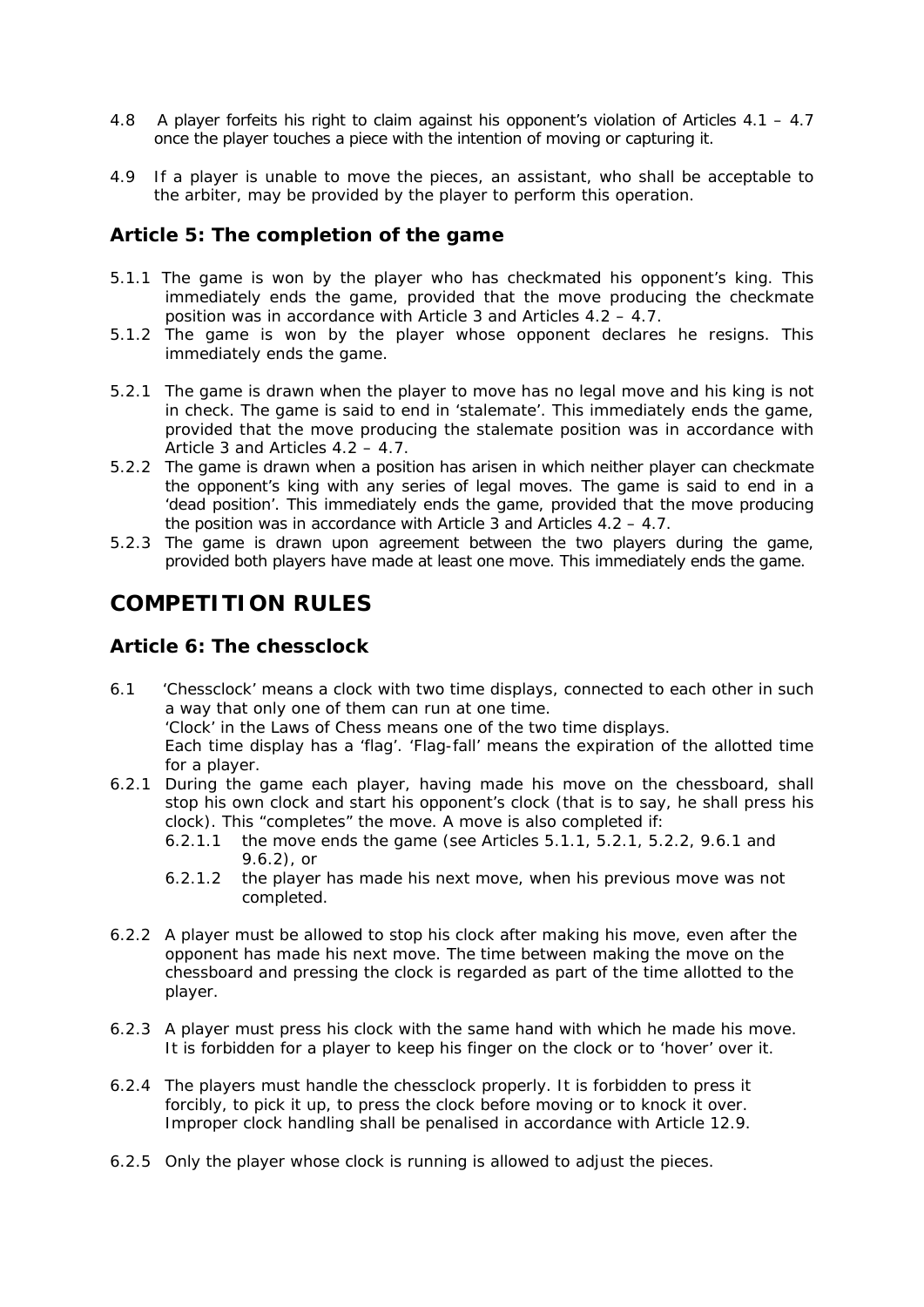- 6.2.6 If a player is unable to use the clock, an assistant, who must be acceptable to the arbiter, may be provided by the player to perform this operation. His clock shall be adjusted by the arbiter in an equitable way. This adjustment of the clock shall not apply to the clock of a player with a disability.
- 6.3.1 When using a chessclock, each player must complete a minimum number of moves or all moves in an allotted period of time including any additional amount of time with each move. All these must be specified in advance.
- 6.3.2 The time saved by a player during one period is added to his time available for the next period, where applicable. In the time-delay mode both players receive an allotted 'main thinking time'. Each player also receives a 'fixed extra time' with every move. The countdown of the main thinking time only commences after the fixed extra time has expired. Provided the player presses his clock before the expiration of the fixed extra time, the main thinking time does not change, irrespective of the proportion of the fixed extra time used.
- 6.4 Immediately after a flag falls, the requirements of Article 6.3.1 must be checked.
- 6.5 Before the start of the game the arbiter shall decide where the chessclock is placed.
- 6.6 At the time determined for the start of the game White's clock is started.
- 6.7.1 The regulations of an event shall specify a default time in advance. If the default time is not specified, then it is zero. Any player who arrives at the chessboard after the default time shall lose the game unless the arbiter decides otherwise.
- 6.7.2 If the regulations of an event specify that the default time is not zero and if neither player is present initially, White shall lose all the time that elapses until he arrives, unless the regulations of an event specify or the arbiter decides otherwise.
- 6.8 A flag is considered to have fallen when the arbiter observes the fact or when either player has made a valid claim to that effect.
- 6.9 Except where one of Articles 5.1.1, 5.1.2, 5.2.1, 5.2.2, 5.2.3 applies, if a player does not complete the prescribed number of moves in the allotted time, the game is lost by that player. However, the game is drawn if the position is such that the opponent cannot checkmate the player's king by any possible series of legal moves.
- 6.10.1 Every indication given by the chessclock is considered to be conclusive in the absence of any evident defect. A chessclock with an evident defect shall be replaced by the arbiter, who shall use his best judgement when determining the times to be shown on the replacement chessclock.
- 6.10.2 If during a game it is found that the setting of either or both clocks is incorrect, either player or the arbiter shall stop the chessclock immediately. The arbiter shall install the correct setting and adjust the times and move-counter, if necessary. He shall use his best judgement when determining the clock settings.
- 6.11.1 If the game needs to be interrupted, the arbiter shall stop the chessclock.
- 6.11.2 A player may stop the chessclock only in order to seek the arbiter's assistance, for example when promotion has taken place and the piece required is not available.
- 6.11.3 The arbiter shall decide when the game restarts.
- 6.11.4 If a player stops the chessclock in order to seek the arbiter's assistance, the arbiter shall determine whether the player had any valid reason for doing so. If the player had no valid reason for stopping the chessclock, the player shall be penalised in accordance with Article 12.9.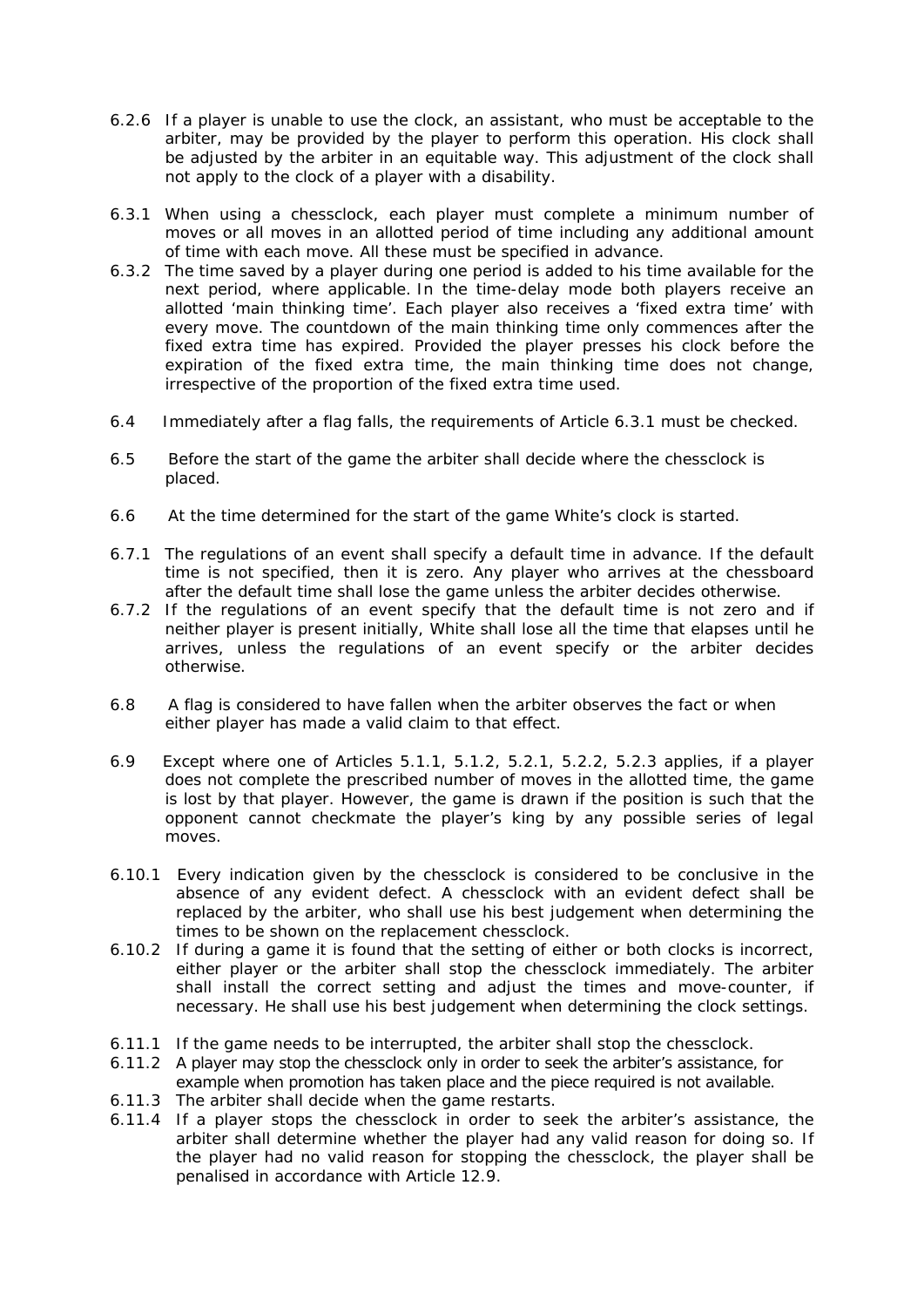- 6.12.1 Screens, monitors, or demonstration boards showing the current position on the chessboard, the moves and the number of moves made/completed, and clocks which also show the number of moves, are allowed in the playing hall.
- 6.12.2 The player may not make a claim relying only on information shown in this manner.

# **Article 7: Irregularities**

- 7.1 If an irregularity occurs and the pieces have to be restored to a previous position, the arbiter shall use his best judgement to determine the times to be shown on the chessclock. This includes the right not to change the clock times. He shall also, if necessary, adjust the clock's move-counter.
- 7.2.1 If during a game it is found that the initial position of the pieces was incorrect, the game shall be cancelled and a new game shall be played.
- 7.2.2 If during a game it is found that the chessboard has been placed contrary to Article 2.1, the game shall continue but the position reached must be transferred to a correctly placed chessboard.
- 7.3 If a game has started with colours reversed then, if less than 10 moves have been made by both players, it shall be discontinued and a new game played with the correct colours. After 10 moves or more, the game shall continue.
- 7.4.1 If a player displaces one or more pieces, he shall re-establish the correct position in his own time.
- 7.4.2 If necessary, either the player or his opponent shall stop the chessclock and ask for the arbiter's assistance.
- 7.4.3 The arbiter may penalise the player who displaced the pieces.
- 7.5.1 An illegal move is completed once the player has pressed his clock. If during a game it is found that an illegal move has been completed, the position immediately before the irregularity shall be reinstated. If the position immediately before the irregularity cannot be determined, the game shall continue from the last identifiable position prior to the irregularity. Articles 4.3 and 4.7 apply to the move replacing the illegal move. The game shall then continue from this reinstated position.
- 7.5.2 If the player has moved a pawn to the furthest distant rank, pressed the clock, but not replaced the pawn with a new piece, the move is illegal. The pawn shall be replaced by a queen of the same colour as the pawn.
- 7.5.3 If the player press the clock without making the move, it shall be considered and penalized as if an illegal move.
- 7.5.4 If a player uses two hands to make a single move (for example in case of castling, capturing or promotion) and pressed the clock, it shall be considered and penalized as if an illegal move.
- 7.5.5 After the action taken under Article 7.5.1, 7.5.2, 7.5.3 or 7.5.4 for the first completed illegal move by a player, the arbiter shall give two minutes extra time to his opponent; for the second completed illegal move by the same player the arbiter shall declare the game lost by this player. However, the game is drawn if the position is such that the opponent cannot checkmate the player's king by any possible series of legal moves.
- 7.6 If, during a game it is found that any piece has been displaced from its correct square, the position before the irregularity shall be reinstated. If the position immediately before the irregularity cannot be determined, the game shall continue from the last identifiable position prior to the irregularity. The game shall then continue from this reinstated position.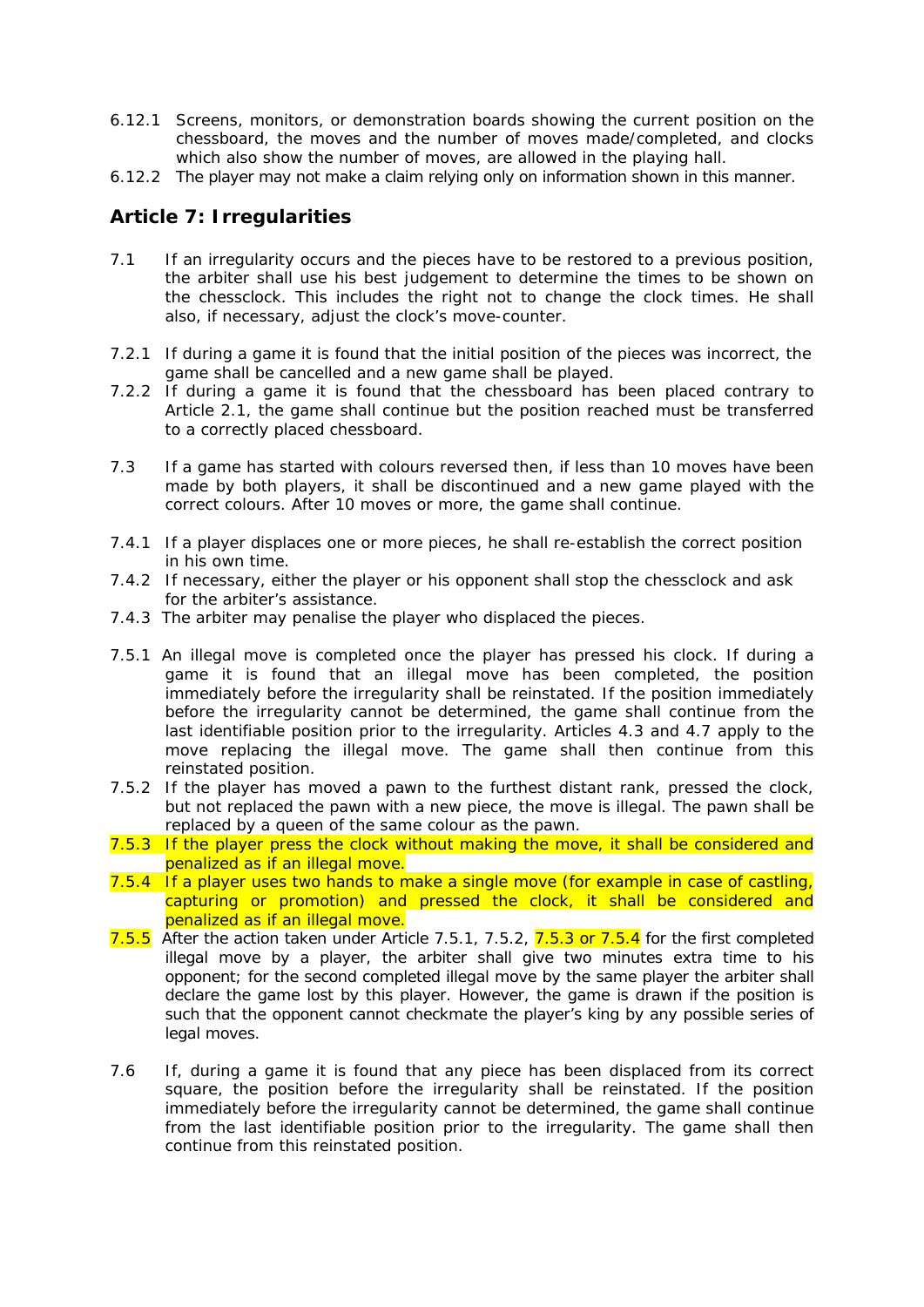- 7.7.1 If a player uses two hands to make a single move (in case of castling, capturing or promotion), it shall be considered as an illegal move.
- For the first violation of the rule 7.7.1, the arbiter shall give two minutes extra time to his opponent; for the second violation of the rule 7.7.1 by the same player the arbiter shall declare the game lost by this player. However, the game is drawn if the position is such that the opponent cannot checkmate the player's king by any possible series of legal moves.
- 7.8.1 If the player presses the clock without making a move, it shall be considered as an illegal move.
- For the first violation of the rule 7.8.1, the arbiter shall give two minutes extra time to his opponent; for the second violation of the rule 7.8.1 by the same player the arbiter shall declare the game lost by this player. However, the game is drawn if the position is such that the opponent cannot checkmate the player's king by any possible series of legal moves.

## **Article 8: The recording of the moves**

- 8.1.1 In the course of play each player is required to record his own moves and those of his opponent in the correct manner, move after move, as clearly and legibly as possible, in the algebraic notation (Appendix C), on the 'scoresheet' prescribed for the competition.
- 8.1.2 It is forbidden to write the moves in advance, unless the player is claiming a draw according to Article 9.2, or 9.3 or adjourning a game according to Guidelines I.1.1
- 8.1.3 A player may reply to his opponent's move before recording it, if he so wishes. He must record his previous move before making another.
- 8.1.4 The scoresheet shall be used only for recording the moves, the times of the clocks, offers of a draw, matters relating to a claim and other relevant data.
- 8.1.5 Both players must record the offer of a draw on the scoresheet with a symbol  $(=)$ .
- 8.1.6 If a player is unable to keep score, an assistant, who must be acceptable to the arbiter, may be provided by the player to write the moves. His clock shall be adjusted by the arbiter in an equitable way. This adjustment of the clock shall not apply to a player with a disability.
- 8.2 The scoresheet shall be visible to the arbiter throughout the game.
- 8.3 The scoresheets are the property of the organiser of the competition.
- 8.4 If a player has less than five minutes left on his clock at some stage in a period and does not have additional time of 30 seconds or more added with each move, then for the remainder of the period he is not obliged to meet the requirements of Article 8.1.1.
- 8.5.1 If neither player keeps score under Article 8.4, the arbiter or an assistant should try to be present and keep score. In this case, immediately after a flag has fallen the arbiter shall stop the chessclock. Then both players shall update their scoresheets, using the arbiter's or the opponent's scoresheet.
- 8.5.2 If only one player has not kept score under Article 8.4, he must, as soon as either flag has fallen, update his scoresheet completely before moving a piece on the chessboard. Provided it is that player's move, he may use his opponent's scoresheet, but must return it before making a move.
- 8.5.3 If no complete scoresheet is available, the players must reconstruct the game on a second chessboard under the control of the arbiter or an assistant. He shall first record the actual game position, clock times, whose clock was running and the number of moves made/completed, if this information is available, before reconstruction takes place.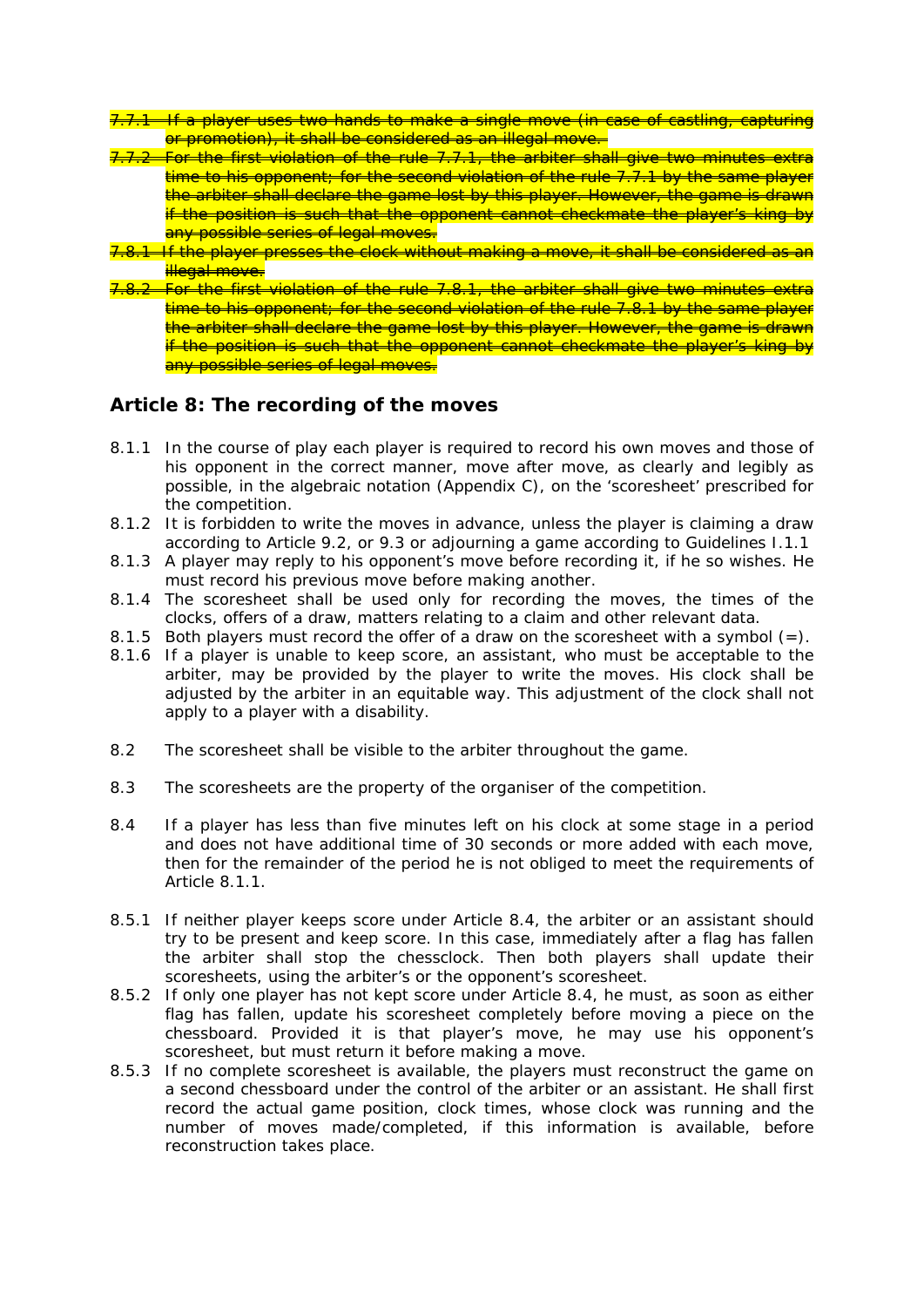- 8.6 If the scoresheets cannot be brought up to date showing that a player has overstepped the allotted time, the next move made shall be considered as the first of the following time period, unless there is evidence that more moves have been made or completed.
- 8.7 At the conclusion of the game both players shall sign both scoresheets, indicating the result of the game. Even if incorrect, this result shall stand, unless the arbiter decides otherwise.

# **Article 9: The drawn game**

- 9.1.1 The regulations of an event may specify that players cannot offer or agree to a draw, whether in less than a specified number of moves or at all, without the consent of the arbiter.
- 9.1.2 However, if the regulations of an event allow a draw agreement the following shall apply:
	- 9.1.2.1 A player wishing to offer a draw shall do so after having made a move on the chessboard and before pressing his clock. An offer at any other time during play is still valid but Article 11.5 must be considered. No conditions can be attached to the offer. In both cases the offer cannot be withdrawn and remains valid until the opponent accepts it, rejects it orally, rejects it by touching a piece with the intention of moving or capturing it, or the game is concluded in some other way.
	- 9.1.2.2 The offer of a draw shall be noted by each player on his scoresheet with the symbol  $(=)$ .
	- 9.1.2.3 A claim of a draw under Article 9.2 or 9.3 shall be considered to be an offer of a draw.
- 9.2.1 The game is drawn, upon a correct claim by a player having the move, when the same position for at least the third time (not necessarily by a repetition of moves):
	- 9.2.1.1 is about to appear, if he first writes his move, which cannot be changed, on his scoresheet and declares to the arbiter his intention to make this move, or
	- 9.2.1.2 has just appeared, and the player claiming the draw has the move.
- 9.2.2 Positions are considered the same if and only if the same player has the move, pieces of the same kind and colour occupy the same squares and the possible moves of all the pieces of both players are the same. Thus positions are not the same if:
	- 9.2.2.1 at the start of the sequence a pawn could have been captured en passant
	- 9.2.2.2 a king had castling rights with a rook that has not been moved, but forfeited these after moving. The castling rights are lost only after the king or rook is moved.
- 9.3 The game is drawn, upon a correct claim by a player having the move, if:
	- 9.3.1 he writes his move, which cannot be changed, on his scoresheet and declares to the arbiter his intention to make this move which will result in the last 50 moves by each player having been made without the movement of any pawn and without any capture, or
	- 9.3.2 the last 50 moves by each player have been completed without the movement of any pawn and without any capture.
- 9.4 If the player touches a piece as in Article 4.3, he loses the right to claim a draw under Article 9.2 or 9.3 on that move.
- 9.5.1 If a player claims a draw under Article 9.2 or 9.3, he or the arbiter shall stop the chessclock (see Article 6.12.1 or 6.12.2). He is not allowed to withdraw his claim.
- 9.5.2 If the claim is found to be correct, the game is immediately drawn.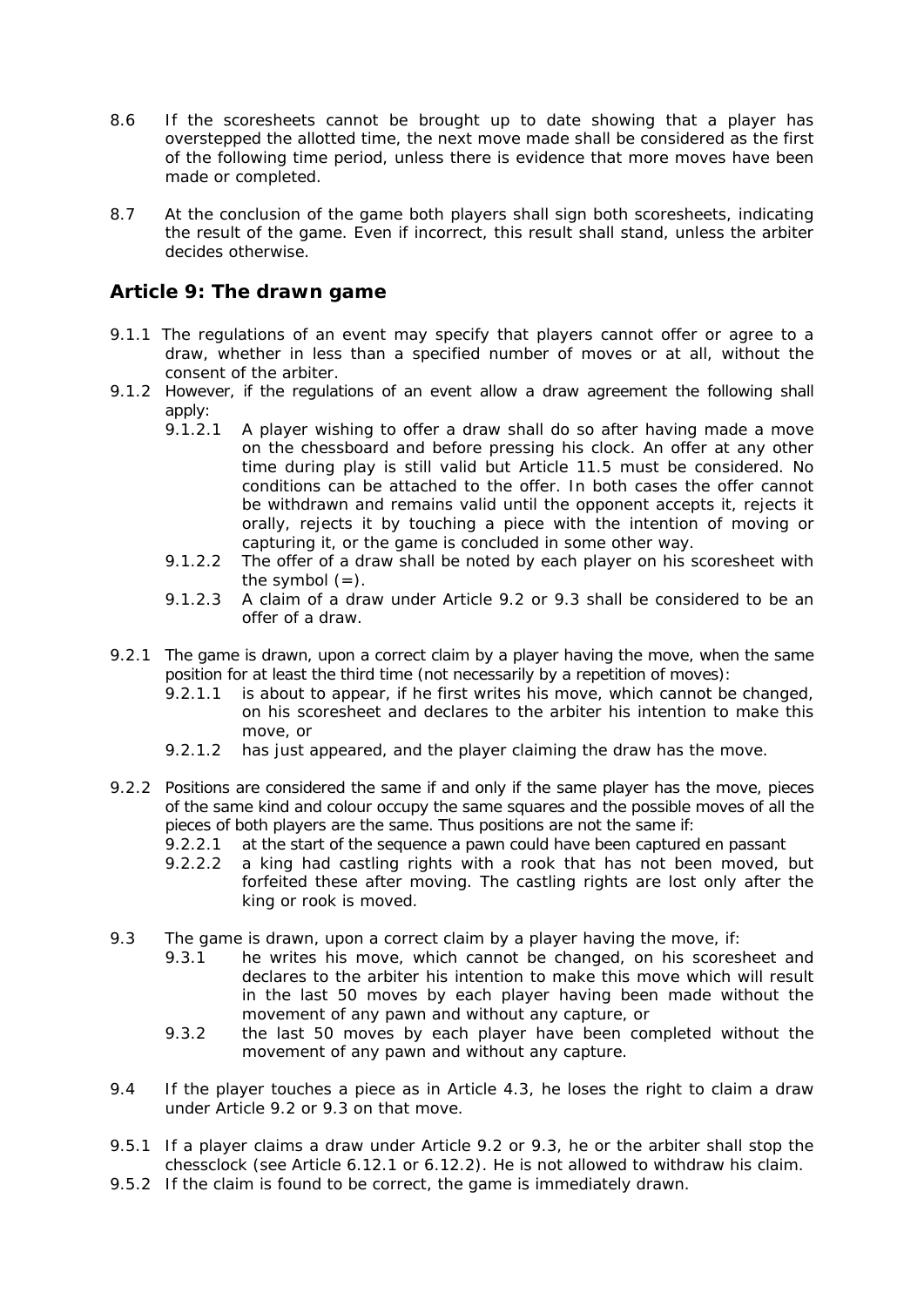- 9.5.3 If the claim is found to be incorrect, the arbiter shall add two minutes to the opponent's remaining thinking time. Then the game shall continue. If the claim was based on an intended move, this move must be made in accordance with Articles 3 and 4.
- 9.6 If one or both of the following occur(s) then the game is drawn:
	- 9.6.1 the same position has appeared, as in 9.2.2 at least five times.
	- 9.6.2 any series of at least 75 moves have been made by each player without the movement of any pawn and without any capture. If the last move resulted in checkmate, that shall take precedence.

# **Article 10: Points**

- 10.1 Unless the regulations of an event specify otherwise, a player who wins his game, or wins by forfeit, scores one point (1), a player who loses his game, or forfeits, scores no points  $(0)$ , and a player who draws his game scores a half point  $(y_2)$ .
- 10.2 The total score of any game can never exceed the maximum score normally given for that game. Scores given to an individual player must be those normally associated with the game, for example a score of ¾ - ¼ is not allowed.

# **Article 11: The conduct of the players**

- 11.1 The players shall take no action that will bring the game of chess into disrepute.
- 11.2.1 The 'playing venue' is defined as the 'playing area', rest rooms, toilets, refreshment area, area set aside for smoking and other places as designated by the arbiter.
- 11.2.2 The playing area is defined as the place where the games of a competition are played.
- 11.2.3 Only with the permission of the arbiter can:
	- 11.2.3.1 a player leave the playing venue,
	- 11.2.3.2 the player having the move be allowed to leave the playing area.
	- 11.2.3.3 a person who is neither a player nor arbiter be allowed access to the playing area.
- 11.2.4 The regulations of an event may specify that the opponent of the player having a move must report to the arbiter when he wishes to leave the playing area.
- 11.3.1 During play the players are forbidden to use any notes, sources of information or advice, or analyse any game on another chessboard.
- 11.3.2.1 During a game, a player is forbidden to have any electronic device not specifically approved by the arbiter in the playing venue. However, the regulations of an event may allow such devices to be stored in a player's bag, provided the device is completely switched off. This bag must be placed as agreed with the arbiter. Both players are forbidden to use this bag without permission of the arbiter.
- 11.3.2.2 If it is evident that a player has such a device on their person in the playing venue, the player shall lose the game. The opponent shall win. The regulations of an event may specify a different, less severe, penalty.
- 11.3.3 The arbiter may require the player to allow his clothes, bags, other items or body to be inspected, in private. The arbiter or person authorised by the arbiter shall inspect the player, and shall be of the same gender as the player. If a player refuses to cooperate with these obligations, the arbiter shall take measures in accordance with Article 12.9.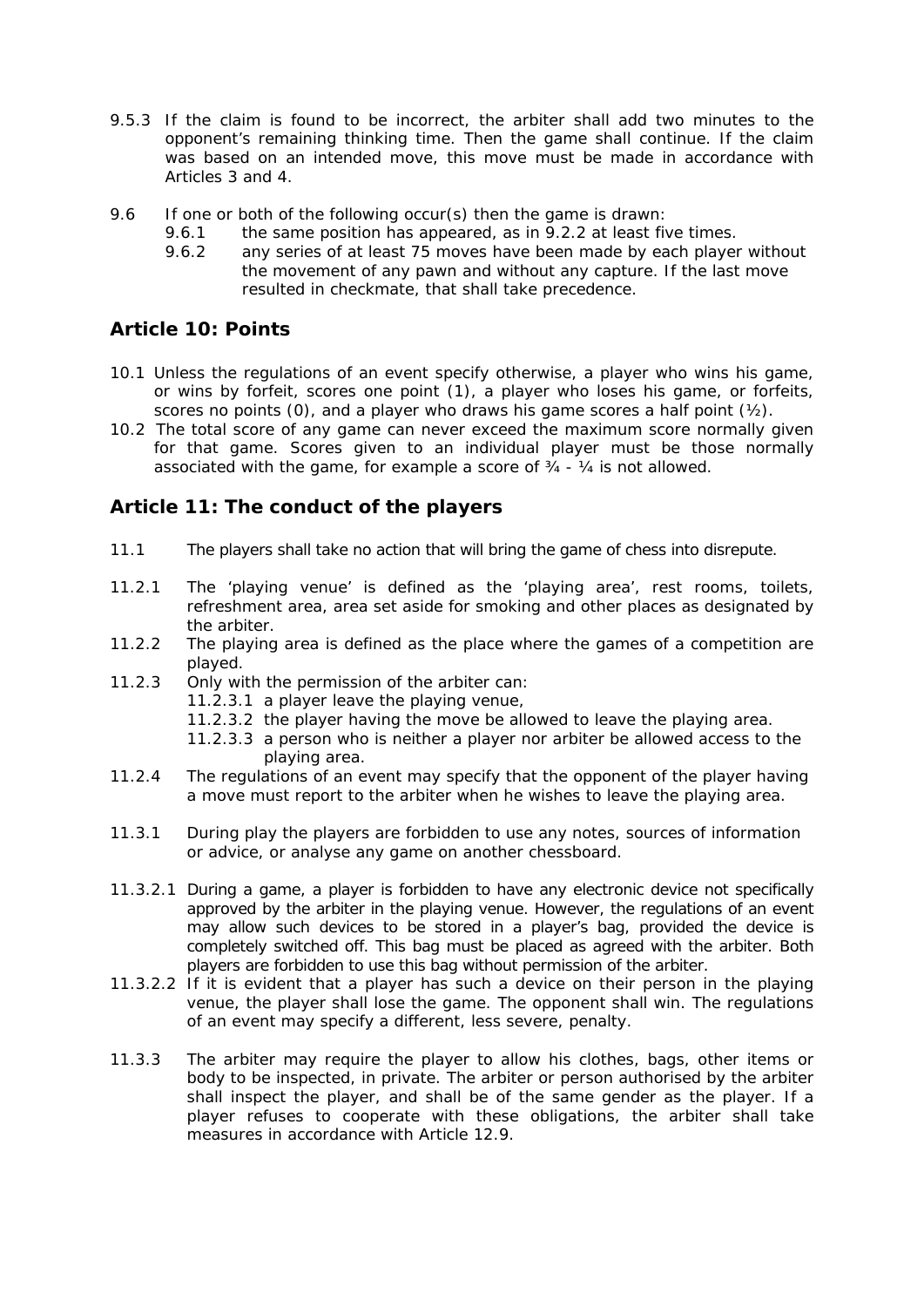- 11.3.4 Smoking, including e-cigarettes, is permitted only in the section of the venue designated by the arbiter.
- 11.4 Players who have finished their games shall be considered to be spectators.
- 11.5 It is forbidden to distract or annoy the opponent in any manner whatsoever. This includes unreasonable claims, unreasonable offers of a draw or the introduction of a source of noise into the playing area.
- 11.6 Infraction of any part of Articles 11.1 11.5 shall lead to penalties in accordance with Article 12.9.
- 11.7 Persistent refusal by a player to comply with the Laws of Chess shall be penalised by loss of the game. The arbiter shall decide the score of the opponent.
- 11.8 If both players are found guilty according to Article 11.7, the game shall be declared lost by both players.
- 11.9 A player shall have the right to request from the arbiter an explanation of particular points in the Laws of Chess.
- 11.10 Unless the regulations of an event specify otherwise, a player may appeal against any decision of the arbiter, even if the player has signed the scoresheet (see Article 8.7).
- 11.11 Both players must assist the arbiter in any situation requiring reconstruction of the game, including draw claims.
- 11.12 Checking three times occurrence of the position or 50 moves claim is a duty of a the players, under supervision of the arbiter.

### **Article 12: The role of the Arbiter (see Preface)**

- 12.1 The arbiter shall see that the Laws of Chess are observed.
- 12.2 The arbiter shall:
	- 12.2.1 ensure fair play,
	- 12.2.2 act in the best interest of the competition,
	- 12.2.3 ensure that a good playing environment is maintained,
	- 12.2.4 ensure that the players are not disturbed,
	- 12.2.5 supervise the progress of the competition,
	- 12.2.6 take special measures in the interests of disabled players and those who need medical attention,
	- 12.2.7 follow the Anti-Cheating Rules or Guidelines.
- 12.3 The arbiter shall observe the games, especially when the players are short of time, enforce decisions he has made, and impose penalties on players where appropriate.
- 12.4 The arbiter may appoint assistants to observe games, for example when several players are short of time.
- 12.5 The arbiter may award either or both players additional time in the event of external disturbance of the game.
- 12.6 The arbiter must not intervene in a game except in cases described by the Laws of Chess. He shall not indicate the number of moves completed, except in applying Article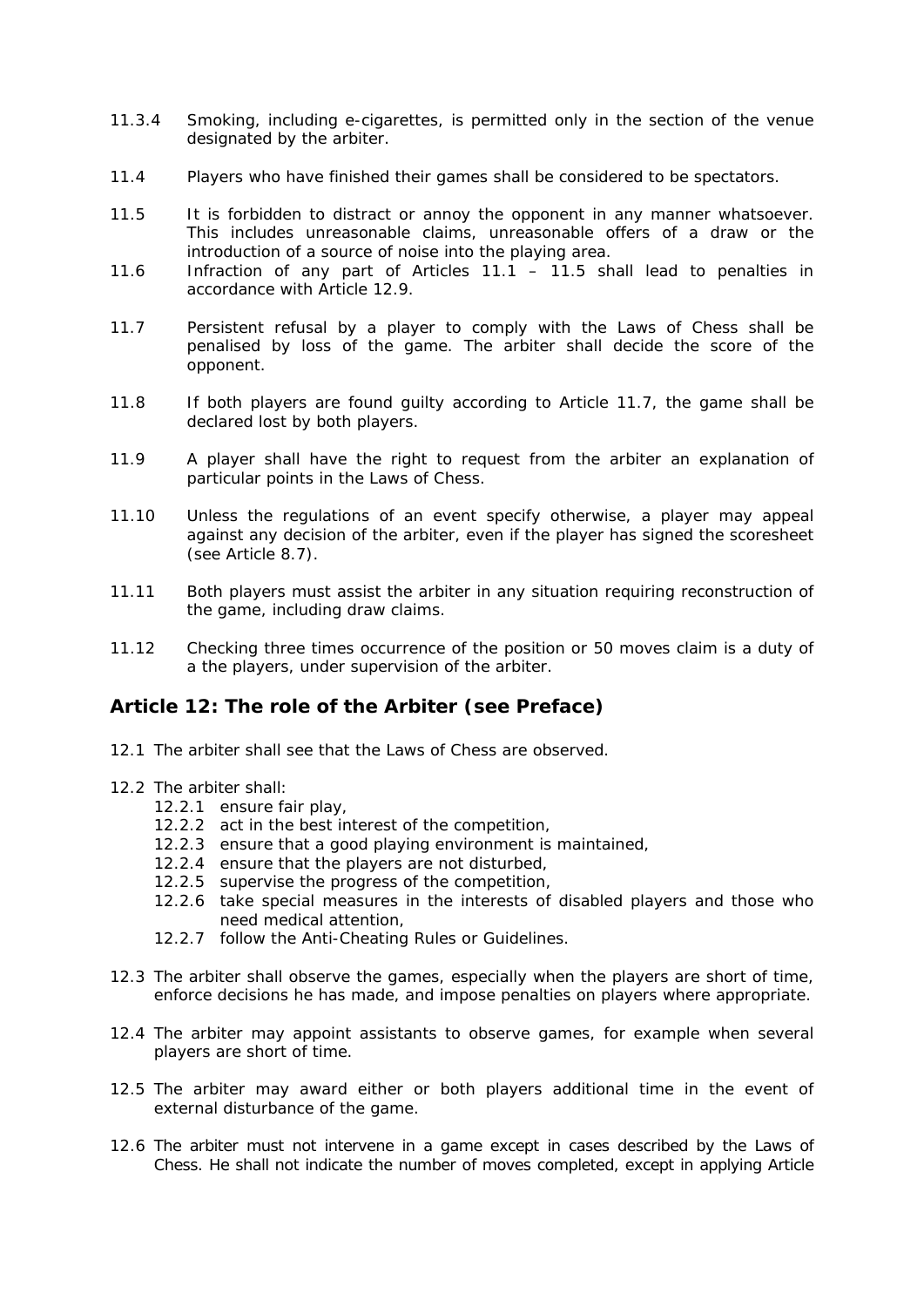8.5 when at least one flag has fallen. The arbiter shall refrain from informing a player that his opponent has completed a move or that the player has not pressed his clock.

- 12.7 If someone observes an irregularity, he may inform only the arbiter. Players in other games must not to speak about or otherwise interfere in a game. Spectators are not allowed to interfere in a game. The arbiter may expel offenders from the playing venue.
- 12.8 Unless authorised by the arbiter, it is forbidden for anybody to use a mobile phone or any kind of communication device in the playing venue or any contiguous area designated by the arbiter.
- 12.9 Options available to the arbiter concerning penalties:
	- 12.9.1 warning,
	- 12.9.2 increasing the remaining time of the opponent,
	- 12.9.3 reducing the remaining time of the offending player,
	- 12.9.4 increasing the points scored in the game by the opponent to the maximum available for that game,
	- 12.9.5 reducing the points scored in the game by the offending person,
	- 12.9.6 declaring the game to be lost by the offending player (the arbiter shall also decide the opponent's score),
	- 12.9.7 a fine announced in advance,
	- 12.9.8 exclusion from one or more rounds,
	- 12.9.9 expulsion from the competition.

# **APPENDICES**

### **Appendix A. Rapid chess**

- A.1 A 'Rapid chess' game is one where either all the moves must be completed in a fixed time of more than 10 minutes but less than 60 minutes for each player; or the time allotted plus 60 times any increment is of more than 10 minutes but less than 60 minutes for each player.
- A.2 Players do not need to record the moves, but do not lose their rights to claims normally based on a scoresheet. The player can, at any time, ask the arbiter to provide him with a scoresheet, in order to write the moves.
- A.3.1 The Competition Rules shall apply if:
	- A.3.1.1 one arbiter supervises at most three games and
	- A.3.1.2 each game is recorded by the arbiter or his assistant and, if possible, by electronic means.
- A.3.2 The player may at any time, when it is his move, ask the arbiter or his assistant to show him the scoresheet. This may be requested a maximum of five times in a game. More requests shall be considered as a distraction of the opponent.
- A.4 Otherwise the following apply:
- A.4.1 From the initial position, once 10 moves have been completed by each player,
	- A.4.1.1 no change can be made to the clock setting, unless the schedule of the event would be adversely affected,
	- A.4.1.2 no claim can be made regarding incorrect set-up or orientation of the chessboard. In case of incorrect king placement, castling is not allowed. In case of incorrect rook placement, castling with this rook is not allowed.
- <mark>H<sup>e</sup>the arbiter observes an illegal move has been completed, he shall declare the</mark> game lost by the player, provided the opponent has not made his next move. If the arbiter does not intervene, the opponent is entitled to claim a win, provided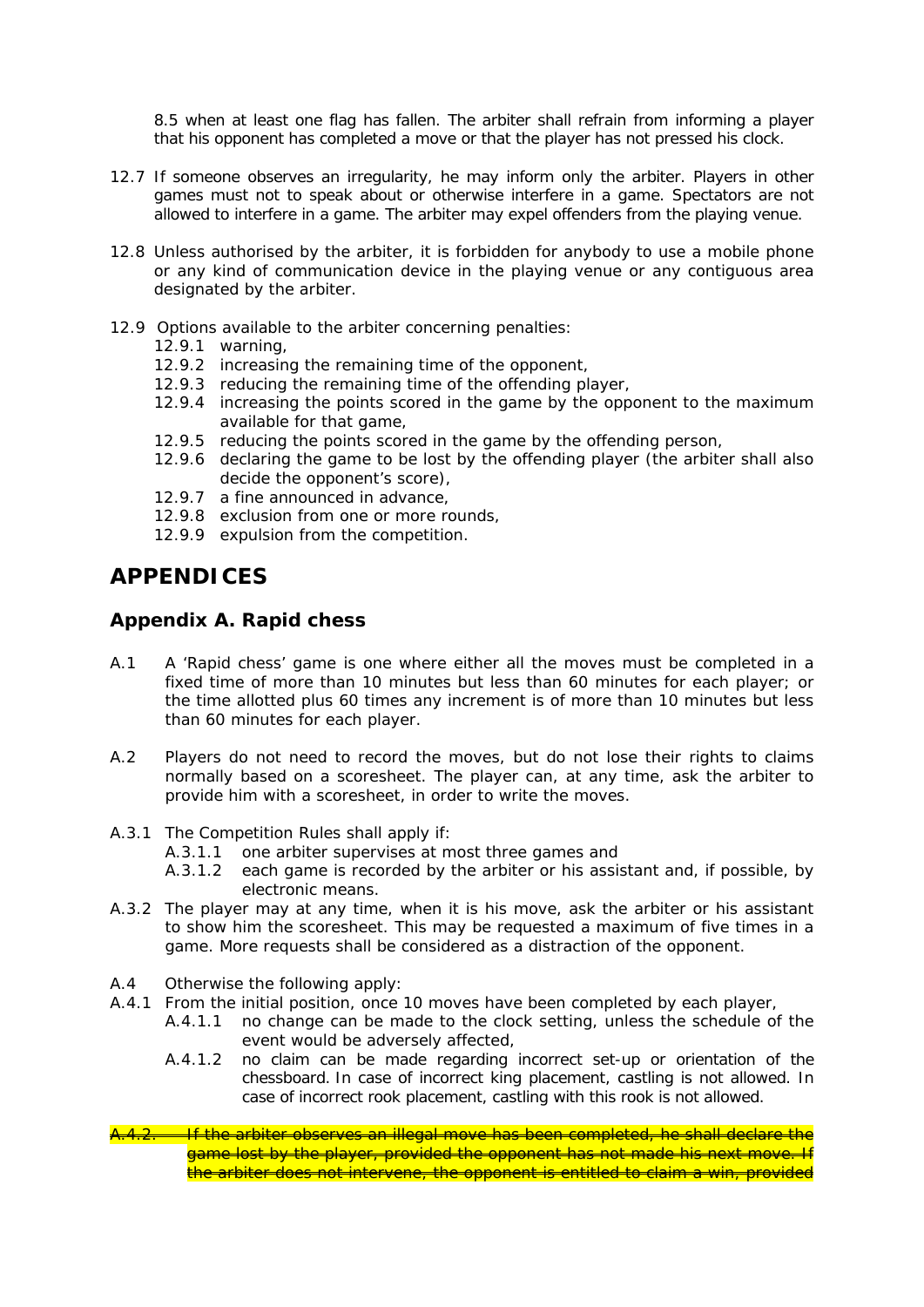the opponent has not made his next move. However, the game is drawn if the position is such that the opponent cannot checkmate the player's king by any possible series of legal moves. If the opponent does not claim and the arbiter does not intervene, the illegal move shall stand and the game shall continue. Once the opponent has made his next move, an illegal move cannot be corrected unless this is agreed by the players without intervention of the arbiter.

- A.4.2. If the arbiter observes an action taken under Article 7.5.1, 7.5.2, 7.5.3 or 7.5.4 he shall act according to the Article 7.5.5, provided the opponent has not made his next move. If the arbiter does not intervene, the opponent is entitled to claim, provided the opponent has not made his next move. However, the game is drawn if the position is such that the opponent cannot checkmate the player's king by any possible series of legal moves. If the opponent does not claim and the arbiter does not intervene, the illegal move shall stand and the game shall continue. Once the opponent has made his next move, an illegal move cannot be corrected unless this is agreed by the players without intervention of the arbiter.
- A.4.3 To claim a win on time, the claimant may stop the chessclock and notify the arbiter. For the claim to be successful, the claimant must have time remaining on his own clock after the chessclock has been stopped. However, the game is drawn if the position is such that the claimant cannot checkmate the player's king by any possible series of legal moves.
- A.4.4 If the arbiter observes both kings are in check, or a pawn on the rank furthest from its starting position, he shall wait until the next move is completed. Then, if an illegal position is still on the board, he shall declare the game drawn.
- A.4.5 The arbiter shall also call a flag fall, if he observes it.
- A.5 The regulations of an event shall specify whether Article A.3 or Article A.4 shall apply for the entire event.

## **Appendix B. Blitz**

- B.1 A 'blitz' game is one where all the moves must be completed in a fixed time of 10 minutes or less for each player; or the allotted time plus 60 times any increment is 10 minutes or less.
- B.2 The penalties mentioned in Articles 7 and 9 of the Competition Rules shall be one minute instead of two minutes.
- B.3.1 The Competition Rules shall apply if:
	- B.3.1.1 one arbiter supervises one game and
	- B.3.1.2 each game is recorded by the arbiter or his assistant and, if possible, by electronic means.
- B.3.2 The player may at any time, when it is his move, ask the arbiter or his assistant to show him the scoresheet. This may be requested a maximum of five times in a game. More requests shall be considered as a distraction of the opponent.
- B.4 Otherwise, play shall be governed by the Rapid chess Laws as in Article A.2 and A.4.
- B.5 The regulations of an event shall specify whether Article B.3 or Article B.4 shall apply for the entire event.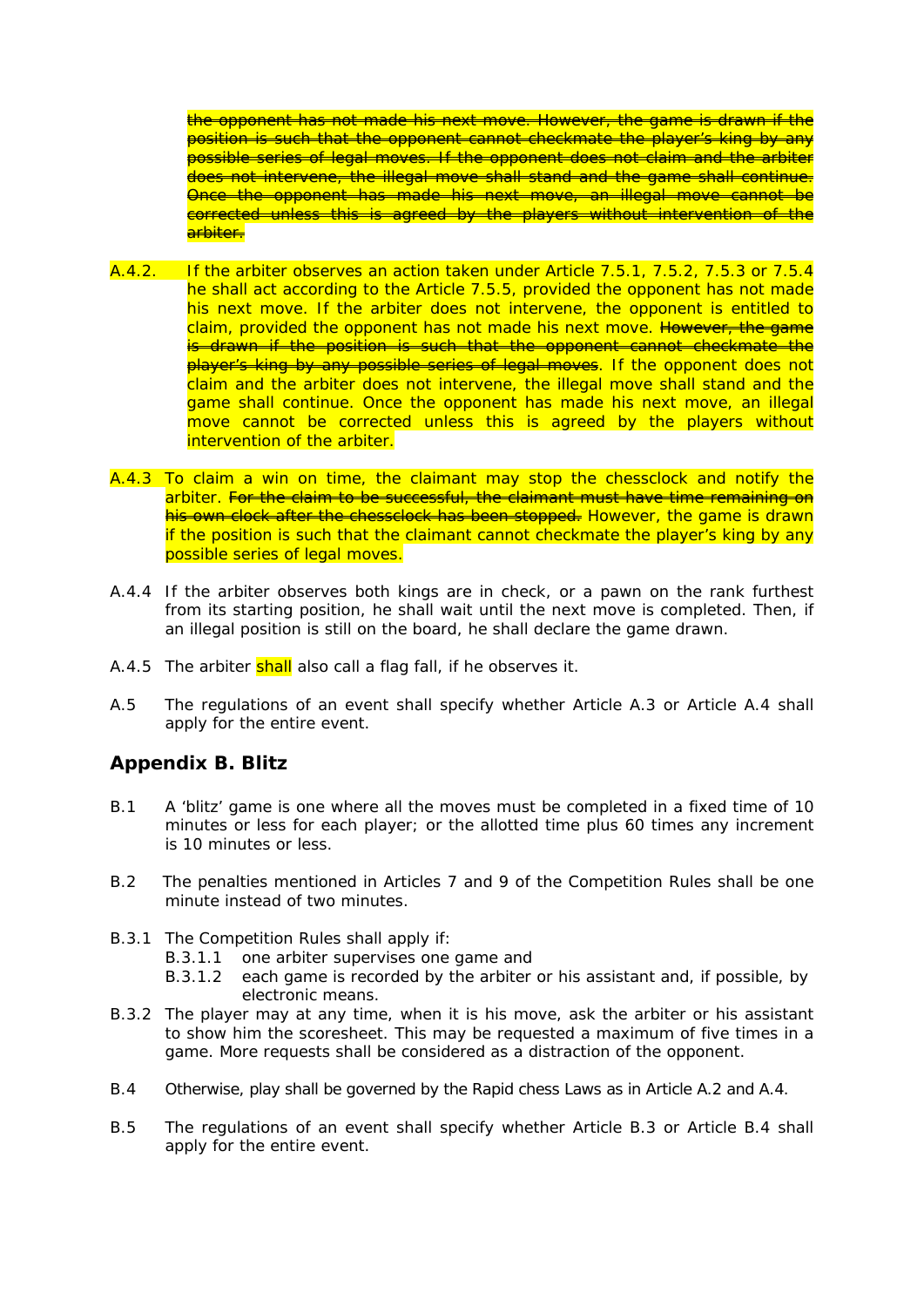# **Appendix C. Algebraic notation**

FIDE recognises for its own tournaments and matches only one system of notation, the Algebraic System, and recommends the use of this uniform chess notation also for chess literature and periodicals. Scoresheets using a notation system other than algebraic may not be used as evidence in cases where normally the scoresheet of a player is used for that purpose. An arbiter who observes that a player is using a notation system other than the algebraic should warn the player of this requirement.

## **Description of the Algebraic System**

- C.1 In this description, 'piece' means a piece other than a pawn.
- C.2 Each piece is indicated by an abbreviation. In the English language it is the first letter, a capital letter, of its name. Example: K=king, Q=queen, R=rook, B=bishop, N=knight. (N is used for a knight, in order to avoid ambiguity.)
- C.3 For the abbreviation of the name of the pieces, each player is free to use the name which is commonly used in his country. Examples:  $F = f \circ u$  (French for bishop),  $L = I$  loper (Dutch for bishop). In printed periodicals, the use of figurines is recommended.
- C.4 Pawns are not indicated by their first letter, but are recognised by the absence of such a letter. Examples: the moves are written e5, d4, a5, not pe5, Pd4, pa5.
- C.5 The eight files (from left to right for White and from right to left for Black) are indicated by the small letters, a, b, c, d, e, f, g and h, respectively.
- C.6 The eight ranks (from bottom to top for White and from top to bottom for Black) are numbered 1, 2, 3, 4, 5, 6, 7, 8, respectively. Consequently, in the initial position the white pieces and pawns are placed on the first and second ranks; the black pieces and pawns on the eighth and seventh ranks.
- C.7 As a consequence of the previous rules, each of the sixty-four squares is invariably indicated by a unique combination of a letter and a number.

| a8 b8 c8 d8 e8 f8 g8 h8 |  |  |  |  |
|-------------------------|--|--|--|--|
| a7 b7 c7 d7 e7 f7 g7 h7 |  |  |  |  |
| a6 b6 c6 d6 e6 f6 g6 h6 |  |  |  |  |
| a5 b5 c5 d5 e5 f5 g5 h5 |  |  |  |  |
| a4 b4 c4 d4 e4 f4 g4 h4 |  |  |  |  |
| a3 b3 c3 d3 e3 f3 g3 h3 |  |  |  |  |
| a2 b2 c2 d2 e2 f2 g2 h2 |  |  |  |  |
| a1 b1 c1 d1 e1 f1 g1 h1 |  |  |  |  |

- C.8 Each move of a piece is indicated by the abbreviation of the name of the piece in question and the square of arrival. There is no need for a hyphen between name and square. Examples: Be5, Nf3, Rd1. In the case of pawns, only the square of arrival is indicated. Examples: e5, d4, a5. A longer form containing the square of departure is acceptable. Examples: Bb2e5, Ng1f3, Ra1d1, e7e5, d2d4, a6a5.
- C.9 When a piece makes a capture, an x may be inserted between: C.9.1 the abbreviation of the name of the piece in question and C.9.2 the square of arrival. Examples: Bxe5, Nxf3, Rxd1, see also C.10.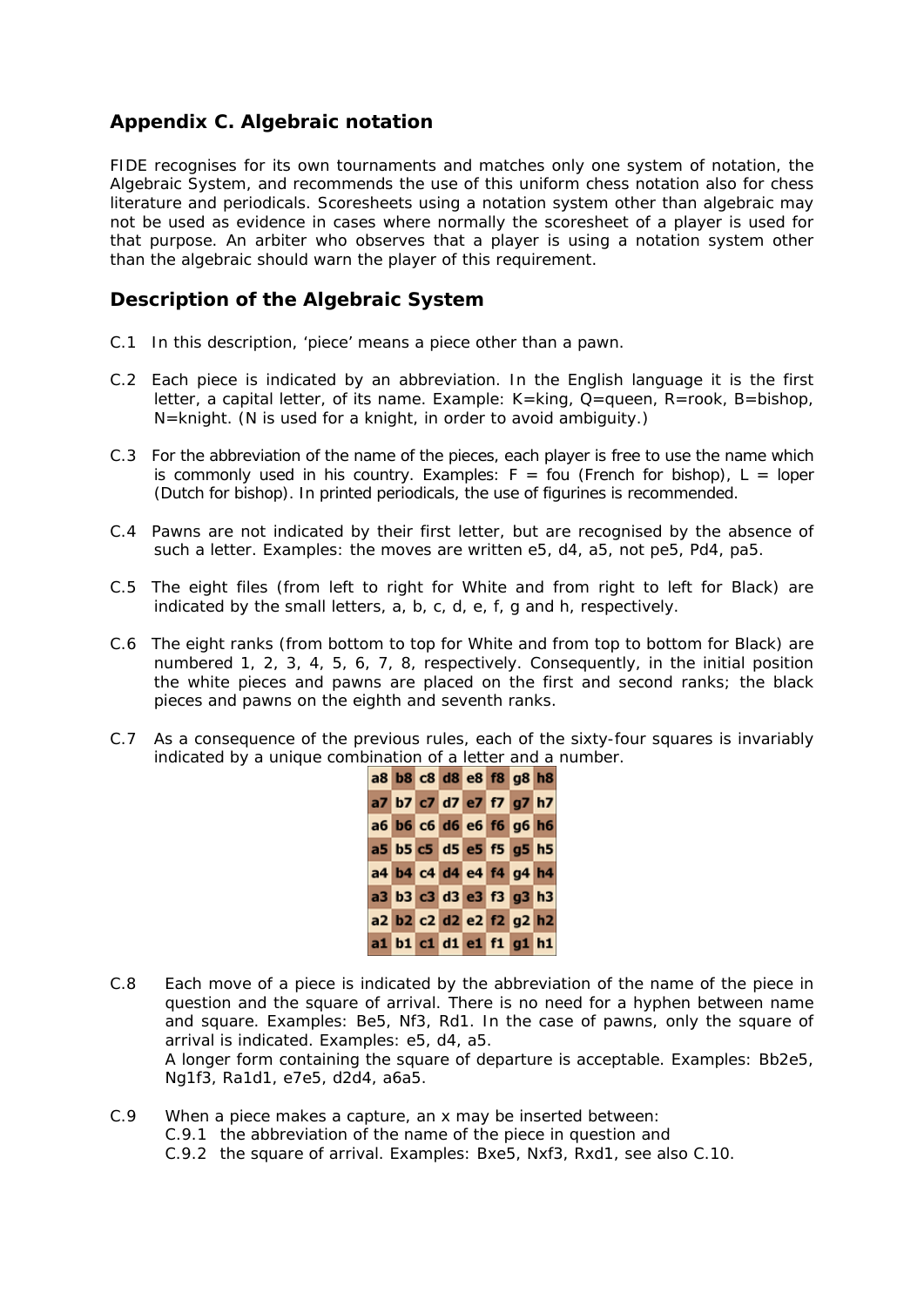- C.9.3 When a pawn makes a capture, the file of departure must be indicated, then an x may be inserted, then the square of arrival. Examples: dxe5, gxf3, axb5. In the case of an 'en passant' capture, 'e.p.' may be appended to the notation. Example: exd6 e.p.
- C.10 If two identical pieces can move to the same square, the piece that is moved is indicated as follows:
	- C.10.1 If both pieces are on the same rank by:
		- C.10.1.1 the abbreviation of the name of the piece,
		- C.10.1.2 the file of departure, and
		- C.10.1.2 the square of arrival.
	- C.10.2 If both pieces are on the same file by:
		- C.10.2.1 the abbreviation of the name of the piece,
		- C.10.2.2 the rank of the square of departure, and
		- C.10.2.3 the square of arrival.
	- C.10.3 If the pieces are on different ranks and files**,** method 1 is preferred. Examples:
		- C.10.3.1 There are two knights, on the squares g1 and e1, and one of them moves to the square f3: either Ngf3 or Nef3, as the case may be.
		- C.10.3.2 There are two knights, on the squares g5 and g1, and one of them moves to the square f3: either N5f3 or N1f3, as the case may be.
		- C.10.3.3 There are two knights, on the squares h2 and d4, and one of them moves to the square f3: either Nhf3 or Ndf3, as the case may be.
		- C.10.3.4 If a capture takes place on the square f3, the notation of the previous examples is still applicable, but an x may be inserted: 1) either Ngxf3 or Nexf3, 2) either N5xf3 or N1xf3, 3) either Nhxf3 or Ndxf3, as the case may be.
- C.11 In the case of the promotion of a pawn, the actual pawn move is indicated, followed immediately by the abbreviation of the new piece. Examples: d8Q, exf8N, b1B, g1R.
- C.12 The offer of a draw shall be marked as  $(=)$ .

#### C.13 Abbreviations

 $0-0$  = castling with rook h1 or rook h8 (kingside castling) 0-0-0 = castling with rook a1 or rook a8 (queenside castling)  $x =$  captures  $+$  = check  $++$  or  $# =$  checkmate e.p. = captures 'en passant'. The last four are optional.

 Sample game: 1.e4 e5 2. Nf3 Nf6 3. d4 exd4 4. e5 Ne4 5. Qxd4 d5 6. exd6 e.p. Nxd6 7. Bg5 Nc6 8. Qe3+ Be7 9. Nbd2 0-0 10. 0-0-0 Re8 11. Kb1 (=)

 Or: 1. e4 e5 2. Nf3 Nf6 3. d4 ed4 4. e5 Ne4 5. Qd4 d5 6. ed6 Nd6 7. Bg5 Nc6 8. Qe3 Be7 9 Nbd2 0-0 10. 0-0-0 Re8 11. Kb1 (=)

Or: 1. e2e4 e7e5 2.Ng1f3 Ng8f6 3. d2d4 e5xd4 4. e4e5 Nf6e4 5. Qd1xd4 d7d5 6. e5xd6 e.p. Ne4xd6 7. Bc1g5 Nb8c6 8. Qd4d3 Bf8e7 9. Nb1d2 0-0 10. 0-0-0 Rf8e8 11.  $Kb1 (=)$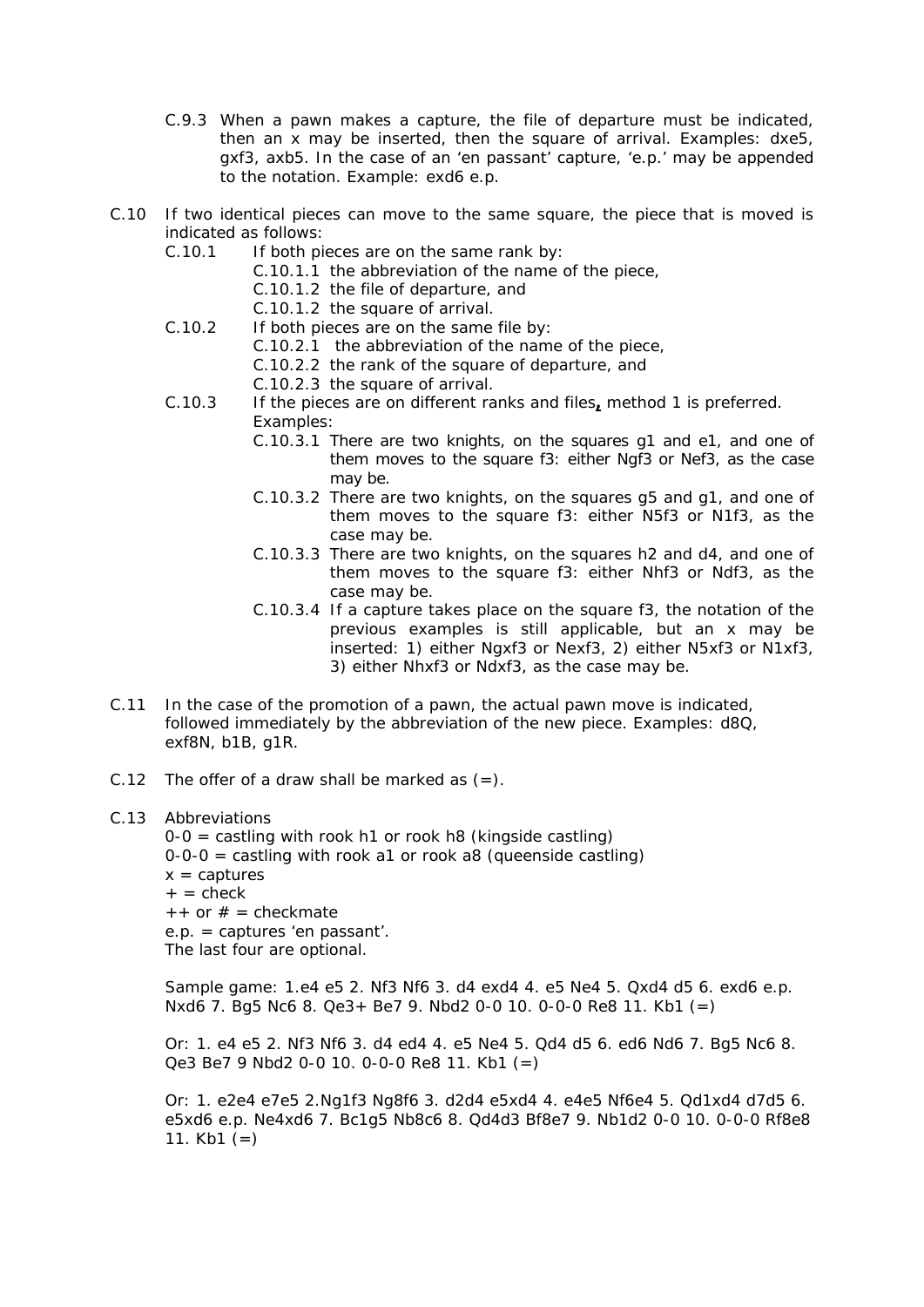# **Appendix D. Rules for play with blind and visually disabled players**

- D.1 The organiser, after consulting the arbiter, shall have the power to adapt the following rules according to local circumstances. In competitive chess between sighted and visually disabled (legally blind) players either player may demand the use of two boards, the sighted player using a normal board, the visually disabled player using one specially constructed. Thisboard must meet the following requirements:
	- D.1.1 measure at least 20 cm by 20 cm,
	- D.1.2 have the black squares slightly raised,<br>D.1.3 have a securing aperture in each square
	- have a securing aperture in each square,
	- D.1.4 The requirements for the pieces are:
		- D.1.4.1 all are provided with a peg that fits into the securing aperture of the board,
		- D.1.4.2 all are of Staunton design, the black pieces being specially marked.
- D.2 The following regulations shall govern play:
	- D.2.1 The moves shall be announced clearly, repeated by the opponent and executed on his chessboard. When promoting a pawn, the player must announce which piece is chosen. To make the announcement as clear as possible, the use of the following names is suggested instead of the corresponding letters:
		- A Anna
		- B Bella
		- C Cesar
		- D David
		- E Eva
		- F Felix
		- G Gustav
		- H Hector

Unless the arbiter decides otherwise, ranks from White to Black shall be given the German numbers

- 1 eins
- 2 zwei
- $3 -$  drei
- 4 vier
- 5 fuenf
- 6 sechs
- 7 sieben
- 8 acht

Castling is announced "Lange Rochade" (German for long castling) and "Kurze Rochade" (German for short castling).

The pieces bear the names: Koenig, Dame, Turm, Laeufer, Springer, Bauer.

- D.2.2 On the visually disabled player's board a piece shall be considered 'touched' when it has been taken out of the securing aperture.
- D.2.3 A move shall be considered 'made' when:
	- D.2.3.1 in the case of a capture, the captured piece has been removed from the board of the player whose turn it is to move,
	- D.2.3.2 a piece has been placed into a different securing aperture,
	- D.2.3.3 the move has been announced.
- D.2.4 Only then shall the opponent's clock be started.
- D.2.5 As far as points D.2.2 and D.2.3 are concerned, the normal rules are valid for the sighted player.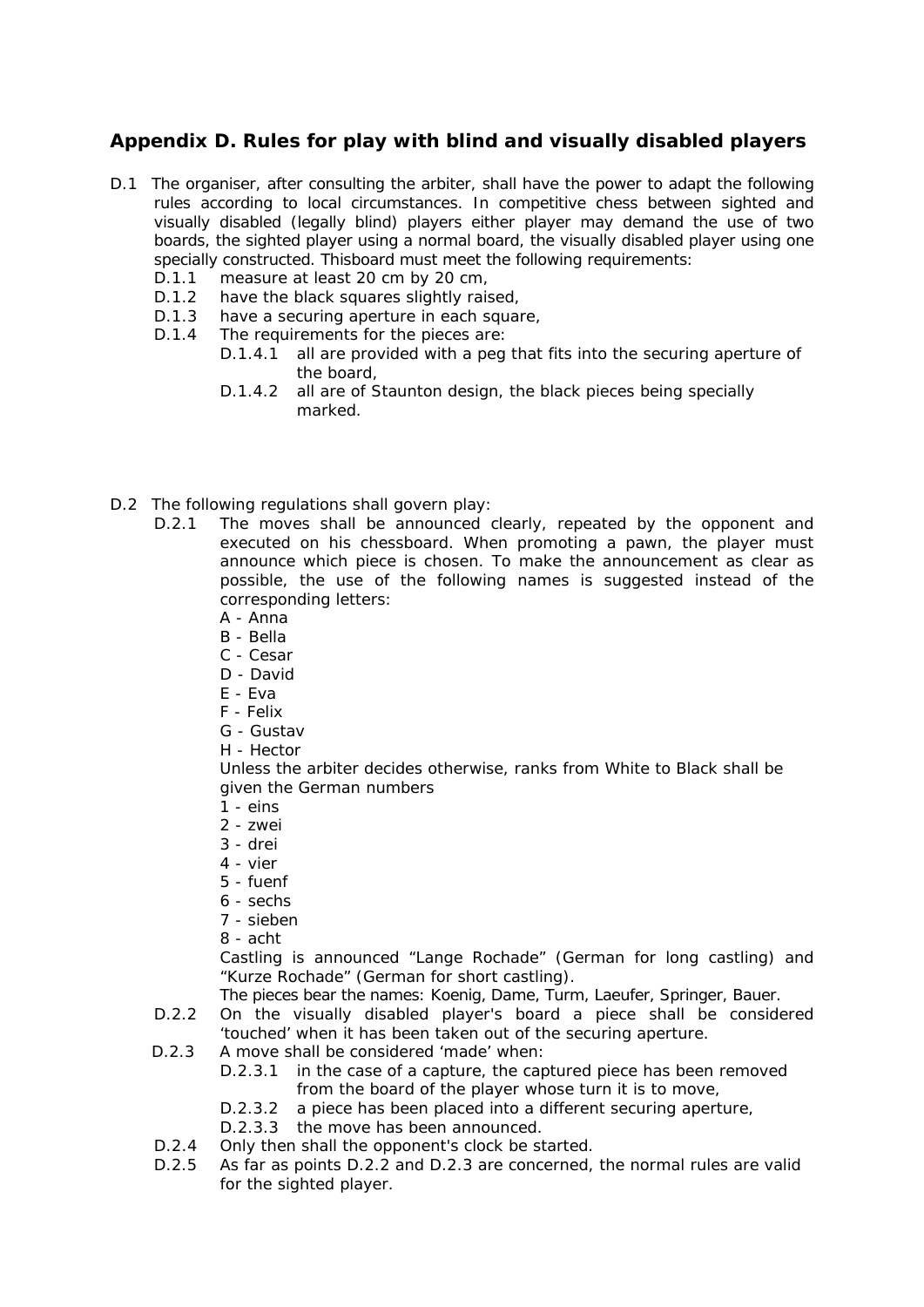- D.2.6.1 A specially constructed chessclock for the visually disabled shall be admissible. It should be able to announce the time and number of moves to the visually disabled player.
- D.2.6.2 Alternatively an analogue clock with the following features may be considered:

D.2.6.2.1 a dial fitted with reinforced hands, with every five minutes marked by one raised dot, and every 15 minutes by two raised dots, and

- D.2.6.2.2 a flag which can be easily felt; care should be taken that the flag is so arranged as to allow the player to feel the minute hand during the last five minutes of the full hour.
- D.2.7 The visually disabled player must keep score of the game in Braille or longhand, or record the moves on a recording device.
- D.2.8 A slip of the tongue in the announcement of a move must be corrected immediately and before the clock of the opponent is started.
- D.2.9 If during a game different positions should arise on the two boards, they must be corrected with the assistance of the arbiter and by consulting both players' game scores. If the two game scores correspond with each other, the player who has written the correct move but made the wrong one must adjust his position to correspond with the move on the game scores. When the game scores are found to differ, the moves shall be retraced to the point where the two scores agree, and the arbiter shall readjust the clocks accordingly.
- D.2.10 The visually disabled player shall have the right to make use of an assistant who shall have any or all of the following duties:
	- D.2.10.1 making either player's move on the board of the opponent,
	- D.2.10.2 announcing the moves of both players,
	- D.2.10.3 keeping the game score of the visually disabled player and starting his opponent's clock
	- D.2.10.4 informing the visually disabled player, only at his request, of the number of moves completed and the time used up by both players,
	- D.2.10.5 claiming the game in cases where the time limit has been exceeded and informing the arbiter when the sighted player has touched one of his pieces,
	- D.2.10.6 carrying out the necessary formalities in cases where the game is adjourned.
- D.2.11 If the visually disabled player does not make use of an assistant, the sighted player may make use of one who shall carry out the duties mentioned in points D.2.10.1 and D.2.10.2. An assistant must be used in the case of a visually disabled player paired with a hearing impaired player.

## **Guidelines I. Adjourned games**

- I.1.1 If a game is not finished at the end of the time prescribed for play, the arbiter shall require the player having the move to 'seal' that move. The player must write his move in unambiguous notation on his scoresheet, put his scoresheet and that of his opponent in an envelope, seal the envelope and only then stop the chessclock. Until he has stopped the chessclock the player retains the right to change his sealed move. If, after being told by the arbiter to seal his move, the player makes a move on the chessboard he must write that same move on his scoresheet as his sealed move.
- I.1.2 A player having the move who adjourns the game before the end of the playing session shall be considered to have sealed at the nominal time for the end of the session, and his remaining time shall so be recorded.
- I.2. The following shall be indicated upon the envelope: I.2.1 the names of the players,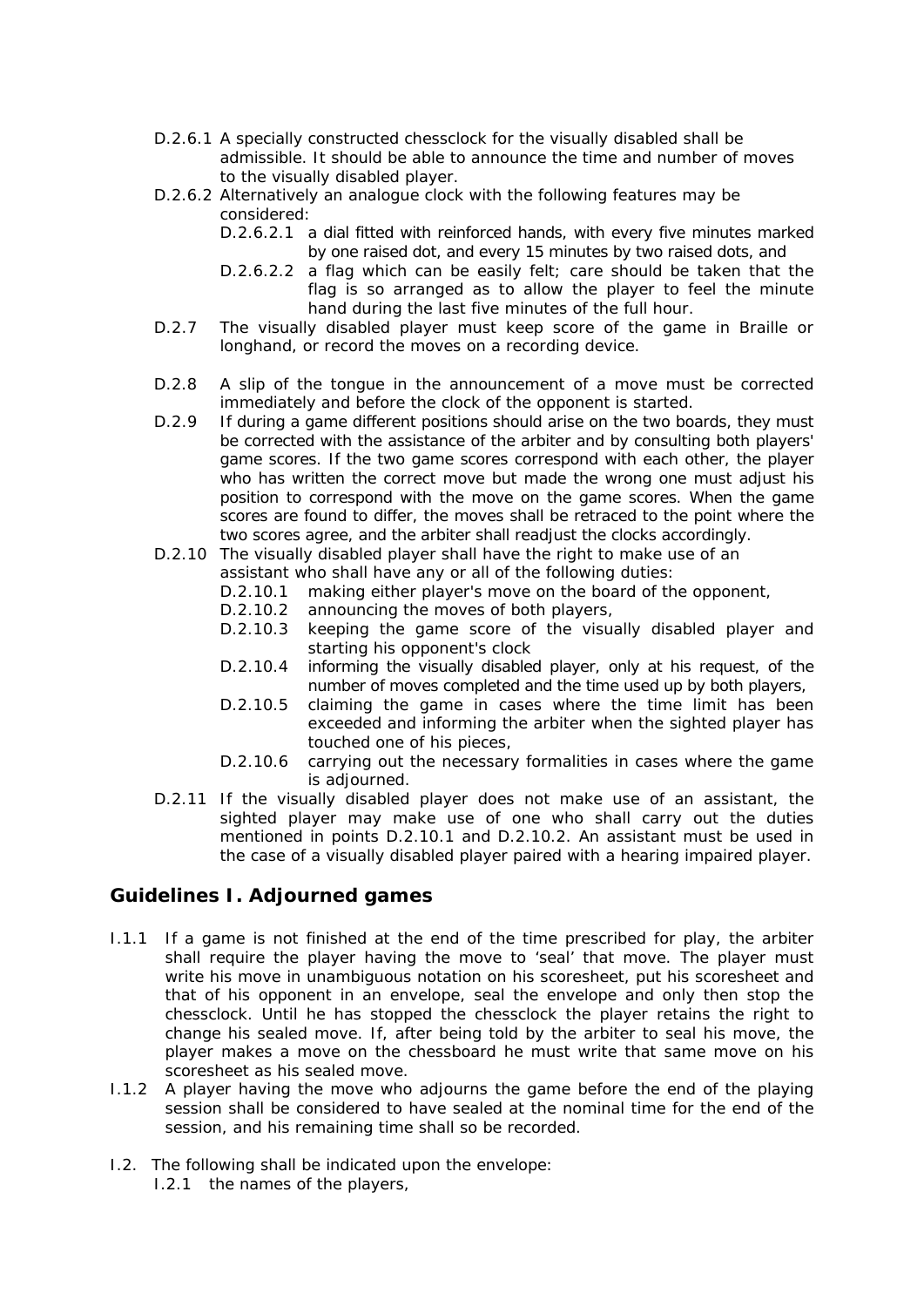- I.2.2 the position immediately before the sealed move,
- I.2.3 the time used by each player,
- I.2.4 the name of the player who has sealed the move,
- I.2.5 the number of the sealed move,
- I.2.6 the offer of a draw, if the proposal is current,
- I.2.7 the date, time and venue of resumption of play.
- I.3 The arbiter shall check the accuracy of the information on the envelope and is responsible for its safekeeping.
- I.4 If a player proposes a draw after his opponent has sealed his move, the offer is valid until the opponent has accepted it or rejected it as in Article 9.1.
- I.5 Before the game is to be resumed, the position immediately before the sealed move shall be set up on the chessboard, and the times used by each player when the game was adjourned shall be indicated on the clocks.
- I.6 If prior to the resumption the game is agreed drawn, or if one of the players notifies the arbiter that he resigns, the game is concluded.
- I.7 The envelope shall be opened only when the player who must reply to the sealed move is present.
- I.8 Except in the cases mentioned in Articles 5, 6.9, 9.6 and 9.7, the game is lost by a player whose recording of his sealed move:
	- I.8.1 is ambiguous, or
	- I.8.2 is recorded in such a way that its true significance is impossible to establish, or
	- I.8.3 is illegal.
- I.9 If, at the agreed resumption time:
	- I.9.1 the player having to reply to the sealed move is present, the envelope is opened, the sealed move is made on the chessboard and his clock is started,
	- I.9.2 the player having to reply to the sealed move is not present, his clock shall be started; on his arrival, he may stop his clock and summon the arbiter; the envelope is then opened and the sealed move is made on the chessboard; his clock is then restarted,
	- I.9.3 the player who sealed the move is not present, his opponent has the right to record his reply on the scoresheet, seal his scoresheet in a fresh envelope, stop his clock and start the absent player's clock instead of making his reply in the normal manner; if so, the envelope shall be handed to the arbiter for safekeeping and opened on the absent player's arrival.
- I.10 Any player who arrives at the chessboard after the default time shall lose the game unless the arbiter decides otherwise. However, if the sealed move resulted in the conclusion of the game, that conclusion shall still apply.
- I.11 If the regulations of an event specify that the default time is not zero, the following shall apply: If neither player is present initially, the player who has to reply to the sealed move shall lose all the time that elapses until he arrives, unless the regulations of an eventspecify or the arbiter decides otherwise.
- I.12.1 If the envelope containing the sealed move is missing, the game shall continue from the adjourned position, with the clock times recorded at the time of adjournment. If the time used by each player cannot be re-established, the arbiter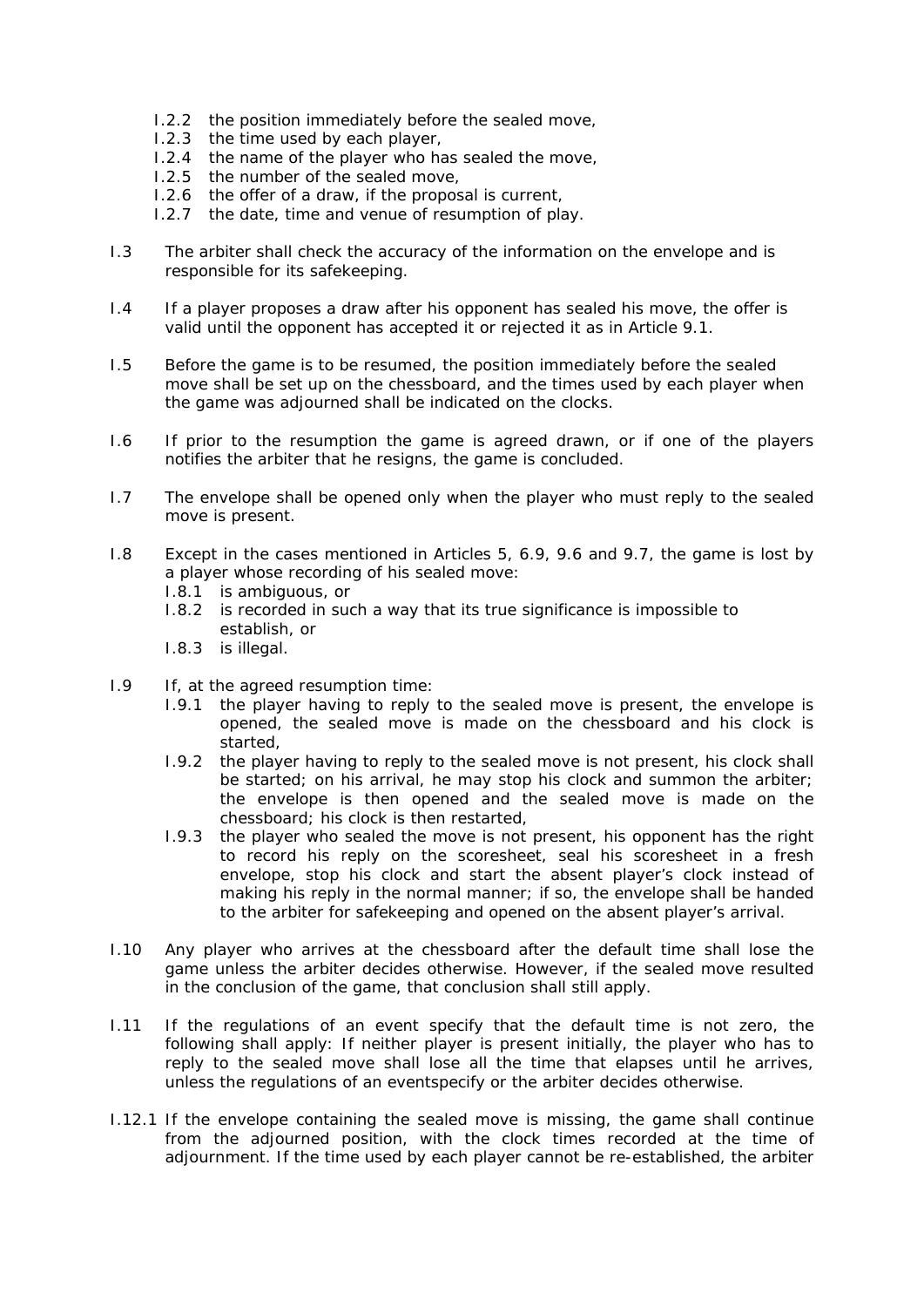shall set the clocks. The player who sealed the move shall make the move he states he sealed on the chessboard.

- I.12.2 If it is impossible to re-establish the position, the game shall be annulled and a new game shall be played.
- I.13 If, upon resumption of the game, either player points out before making his first move that the time used has been incorrectly indicated on either clock, the error must be corrected. If the error is not then established the game shall continue without correction unless the arbiter decides otherwise.
- I.14 The duration of each resumption session shall be controlled by the arbiter's timepiece. The starting time shall be announced in advance.

## **Guidelines II. Chess960 Rules**

II.1 Before a Chess960 game a starting position is randomly set up, subject to certain rules. After this, the game is played in the same way as regular chess. In particular, pieces and pawns have their normal moves, and each player's objective is to checkmate the opponent's king.

#### II.2 **Starting-position requirements**

 The starting position for Chess960 must meet certain rules. White pawns are placed on the second rank as in regular chess. All remaining white pieces are placed randomly on the first rank, but with the following restrictions:

- II.2.1 the king is placed somewhere between the two rooks, and
- II.2.2 the bishops are placed on opposite-coloured squares, and

II.2.3 the black pieces are placed opposite the white pieces.

The starting position can be generated before the game either by a computer program or using dice, coin, cards, etc.

#### II.3 **Chess960 castling rules**

- II.3.1 Chess960 allows each player to castle once per game, a move by potentially both the king and rook in a single move. However, a few interpretations of regular chess rules are needed for castling, because the regular rules presume initial locations of the rook and king that are often not applicable in Chess960.
- II.3.2 How to castle. In Chess960, depending on the pre-castling position of the castling king and rook, the castling manoeuvre is performed by one of these four methods:
- II.3.2.1 double-move castling: by making a move with the king and a move with the rook, or
- II.3.2.2 transposition castling: by transposing the position of the king and the rook, or
- II.3.2.3 king-move-only castling: by making only a move with the king, or
- II.3.2.4 rook-move-only castling: by making only a move with the rook.
- II.3.2.5 Recommendations:
	- II.3.2.5.1 When castling on a physical board with a human player, it is recommended that the king be moved outside the playing surface next to his final position, the rook then be moved from its starting position to its final position, and then the king be placed on his final square.
	- II.3.2.5.2 After castling, the rook and king's final positions should be exactly the same positions as they would be in regular chess.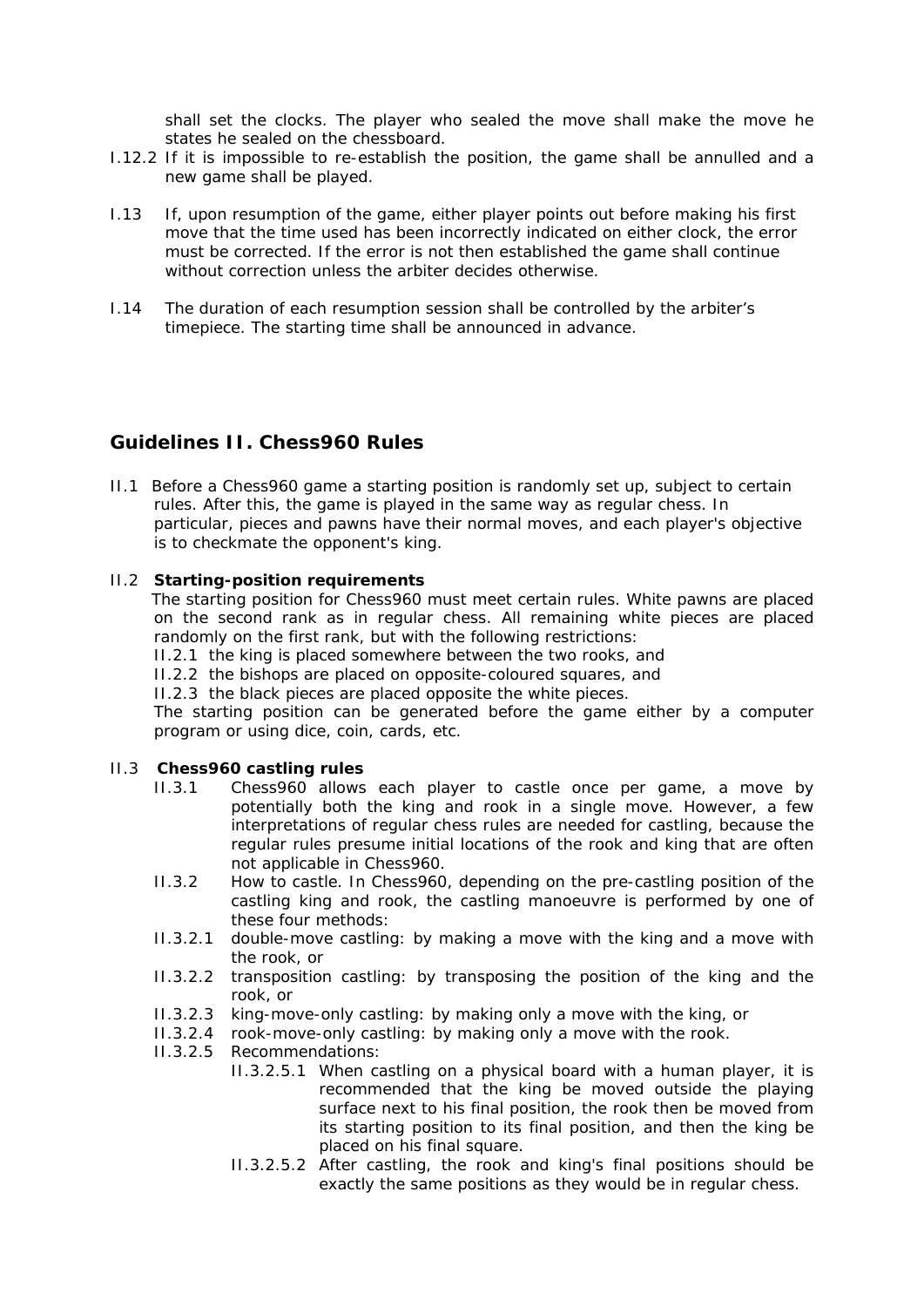#### II.3.2.6 Clarification:

 Thus, after c-side castling (notated as 0-0-0 and known as queen-side castling in orthodox chess), the king is on the c-square (c1 for white and c8 for black) and the rook is on the d-square (d1 for white and d8 for black). After g-side castling (notated as 0-0 and known as king-side castling in orthodox chess), the king is on the g-square (g1 for white and g8 for black) and the rook is on the f-square (f1 for white and f8 for black).

- II.3.2.7 Notes
	- II.3.2.7.1 To avoid any misunderstanding, it may be useful to state "I am about to castle" before castling.
	- II.3.2.7.2 In some starting positions, the king or rook (but not both) does not move during castling.
	- II.3.2.7.3 In some starting positions, castling can take place as early as the first move.
	- II.3.2.7.4 All the squares between the king's initial and final squares (including the final square) and all the squares between the rook's initial and final squares (including the final square) must be vacant except for the king and castling rook.
	- II.3.2.7.5 In some starting positions, some squares can stay filled during castling that would have to be vacant in regular chess. For example, after c-side castling 0-0-0, it is possible to have a, b, and/or e still filled, and after g-side castling (0-0), it is possible to have e and/or h filled.

### **Guidelines III. Games without increment including Quickplay Finishes**

- III.1 A 'quickplay finish' is the phase of a game when all the remaining moves must be completed in a finite time.
- III.2.1 The Guidelines below concerning the final period of the game including Quickplay Finishes, shall only be used at an event if their use has been announced beforehand.
- III.2.2 These Guidelines shall apply only to standard chess and rapid chess games without increment and not to blitz games.
- III.3.1 If both flags have fallen and it is impossible to establish which flag fell first then:
	- III.3.1.1 the game shall continue if this occurs in any period of the game except the last period.
		- III.3.1.2 the game is drawn if this occurs in the period of a game in which all remaining moves must be completed.
- III.4 If the player having the move has less than two minutes left on his clock, he may request that an increment extra five seconds be introduced for both players. This constitutes the offer of a draw. If the offer refused, and the arbiter agrees to the request, the clocks shall then be set with the extra time; the opponent shall be awarded two extra minutes and the game shall continue.
- III.5 If Article III.4 does not apply and the player having the move has less than two minutes left on his clock, he may claim a draw before his flag falls. He shall summon the arbiter and may stop the chessclock (see Article 6.12.2). He may claim on the basis that his opponent cannot win by normal means, and/or that his opponent has been making no effort to win by normal means:
- III.5.1 If the arbiter agrees that the opponent cannot win by normal means, or that the opponent has been making no effort to win the game by normal means, he shall declare the game drawn. Otherwise he shall postpone his decision or reject the claim.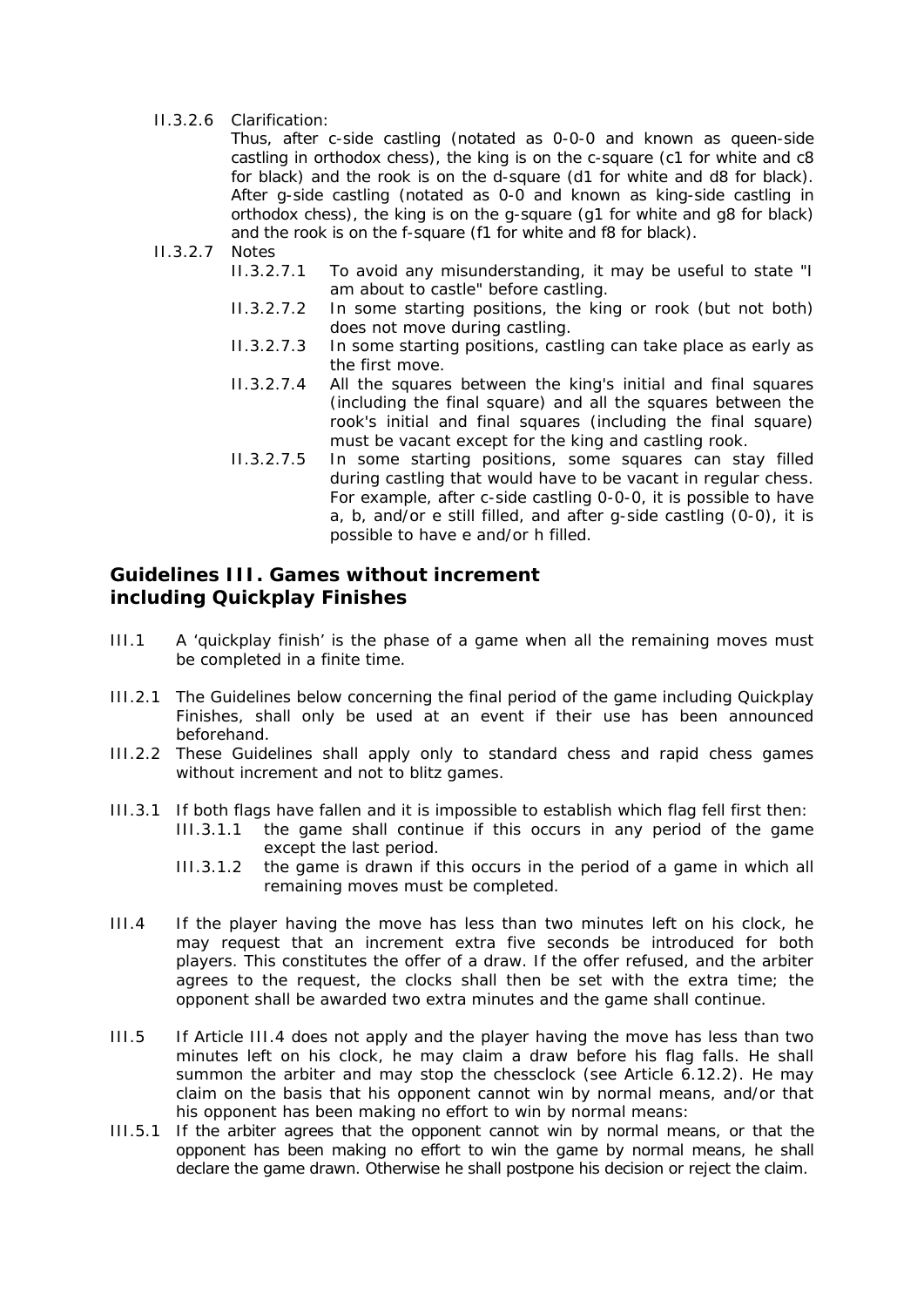- III.5.2 If the arbiter postpones his decision, the opponent may be awarded two extra minutes and the game shall continue, if possible, in the presence of an arbiter. The arbiter shall declare the final result later in the game or as soon as possible after the flag of either player has fallen. He shall declare the game drawn if he agrees that the opponent of the player whose flag has fallen cannot win by normal means, or that he was not making sufficient attempts to win by normal means.
- III.5.3 If the arbiter has rejected the claim, the opponent shall be awarded two extra minutes.
- III.6 The following shall apply when the competition is not supervised by an arbiter:
- III.6.1 A player may claim a draw when he has less than two minutes left on his clock and before his flag falls. This concludes the game. He may claim on the basis:

III.6.1.1 that his opponent cannot win by normal means, and/or

III.6.1.2 that his opponent has been making no effort to win by normal means.

In III.6.1.1 the player must write down the final position and his opponent must verify it.

 In III.6.1.2 the player must write down the final position and submit an up-to-date scoresheet. The opponent shall verify both the scoresheet and the final position.

III.6.2 The claim shall be referred to the designated arbiter.

# **Glossary of terms in the Laws of Chess**

The number after the term refers to the first time it appears in the Laws.

**adjourn:** 8.1. Instead of playing the game in one session it is temporarily halted and then continued at a later time.

**algebraic notation:** 8.1. Recording the moves using a-h and 1-8 on the 8x8 board. **analyse:** 11.3. Where one or more players make moves on a board to try to determine what is the best continuation.

**appeal:** 11.10. Normally a player has the right to appeal against a decision of the arbiter or organiser.

**arbiter:** Preface. The person(s) responsible for ensuring that the rules of a competition are followed.

**arbiter's discretion:** There are approximately 39 instances in the Laws where the arbiter must use his judgement.

**assistant:** 8.1. A person who may help the smooth running of the competition in various ways.

**attack:** 3.1.A piece is said to attack an opponent's piece if the player's piece can make a capture on that square.

**black:** 2.1. **1.** There are 16 dark-coloured pieces and 32 squares called black.

Or **2.** When capitalised, this also refers to the player of the black pieces.

**blitz:** B. A game where each player's thinking time is 10 minutes or less.

**board:** 2.4.Short for chessboard.

**Bronstein mode:** 6.3.2 See delay mode.

capture: 3.1. Where a piece is moved from its square to a square occupied by an opponent's piece, the latter is removed from the board. See also 3.7.4.1 i 3.4.7.2.In notation x.

**castling:** 3.8.2 A move of the king towards a rook. See the article. In notation 0-0 kingside castling, 0-0-0 queenside castling.

**cellphone:** See mobile phone.

**check:** 3.9. Where a king is attacked by one or more of the opponent's pieces. In notation +.

**checkmate:** 1.2. Where the king is attacked and cannot parry the threat. In notation ++ or  $#$ .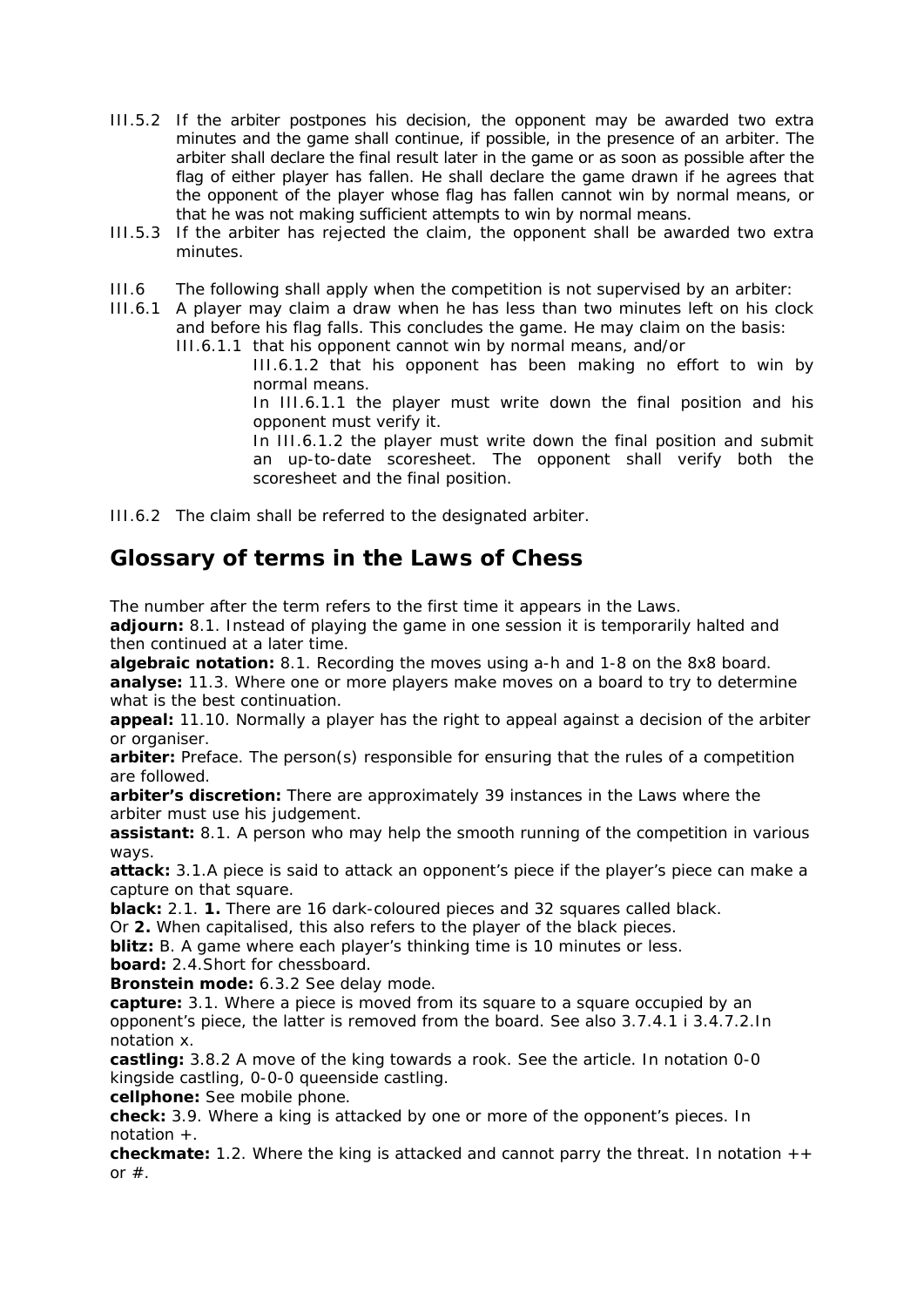**chessboard:** 1.1. The 8x8 grid as in 2.1.

**chessclock:** 6.1. A clock with two time displays connected to each other. **chess set:** The 32 pieces on the chessboard.

**Chess960:** A variant of chess where the back-row pieces are set up in one of the 960 distinguishable possible positions

**claim:** 6.8. The player may make a claim to the arbiter under various circumstances. **clock:** 6.1. One of the two time displays.

**completed move:** 6.2.1 Where a player has made his move and then pressed his clock. **contiguous area:** 12.8. An area touching but not actually part of the playing venue. For example, the area set aside for spectators.

**cumulative (Fischer) mode:** Where a player receives an extra amount of time (often 30 seconds) prior to each move.

**dead position:** 5.2.2 Where neither player can mate the opponent's king with any series of legal moves.

**default time:** 6.7. The specified time a player may be late without being forfeited.

**delay (Bronstein) mode**: 6.3.2Both players receive an allotted 'main thinking time'. Each player also receives a 'fixed extra time' with every move. The countdown of the main thinking time only commences after the fixed extra time has expired. Provided the player presses his clock before the expiration of the fixed extra time, the main thinking time does not change, irrespective of the proportion of the fixed extra time used.

**demonstration board:** 6.13. A display of the position on the board where the pieces are moved by hand.

**diagonal:** 2.4.A straightline of squares of the same colour, running from one edge of the board to an adjacent edge.

**disability:** 6.2.6 A condition, such as a physical or mental handicap, that results in partial or complete loss of a person's ability to perform certain chess activities.

**displaced:** 7.4.1 to put or take pieces from their usual place. For example, a pawn from a2 to a4.5; a rook partway between d1 and e1; a piece lying on its side; a piece knocked onto the floor.

**draw:** 5.2. Where the game is concluded with neither side winning.

**draw offer:** 9.1.2 Where a player may offer a draw to the opponent. This is indicated on the scoresheet with the symbol  $(=)$ .

**e-cigarette:** device containing a liquid that is vaporised and inhaled orally to simulate the act of smoking tobacco.

**en passant:** 3.7.4.1See that article for an explanation. In notation e.p.

**exchange: 1.** 3.7.5.3Where a pawn is promoted.Or **2.**Where a player captures a piece of the same value as his own and this piece is recaptured. Or **3.** Where one player has lost a rook and the other has lost a bishop or knight.

**explanation:** 11.9. A player is entitled to have a Law explained.

**fair play:** 12.2.1 Whether justice has been done has sometimes to be considered when an arbiter finds that the Laws are inadequate.

**file:** 2.4. A vertical column of eight squares on the chessboard.

**Fischer mode:** See cumulative mode.

**flag:** 6.1. The device that displays when a time period has expired.

**flag-fall:** 6.1. Where the allotted time of a player has expired.

**forfeit**: 4.8.1. To lose the right to make a claim or move. Or 2. To lose a game because of an infringement of the Laws.

#### **handicap: See disability.**

**I adjust:** See j'adoube.

**illegal: 3.10.1**.A position or move that is impossible because of the Laws of Chess. **impairment:** See disability.

**increment:** 6.1. An amount of time (from 2 to 60 seconds) added from the start before each move for the player. This can be in either delay or cumulative mode.

**intervene:** 12.7. To involve oneself in something that is happening in order to affect the outcome.

*j'adoube: 4.2. Giving notice that the player wishes to adjust a piece, but does not* necessarily intend to move it.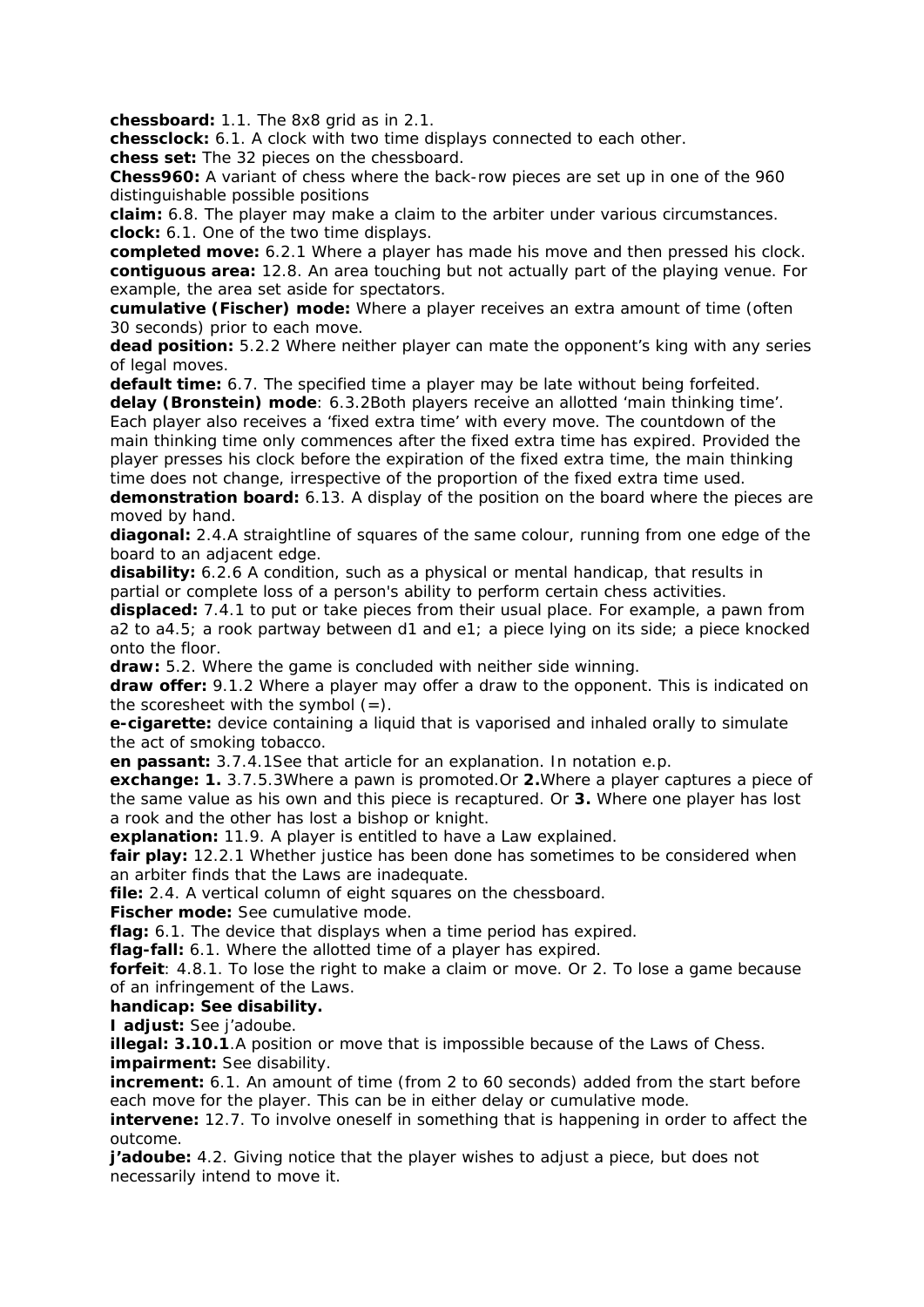**kingside:** 3.8.1.The vertical half of the board on which the king stands at the start of the game.

**legal move:** See Article 3.10a.

**made:** 1.1. A move is said to have been 'made' when the piece has been moved to its new square, the hand has quit the piece, and the captured piece, if any, has been removed from the board.

**mate:** Abbreviation of checkmate.

**minor piece.** Bishop or knight.

**mobile phone**: 11.3.2. Cellphone.

**monitor:** 6.13. An electronic display of the position on the board.

**move:** 1.1. **1.** 40 moves in 90 minutes, refers to 40 moves by each player. Or **2.** having the move refers to the player's right to play next. Or **3.** White's best move refers to the single move by White.

**move-counter:** 6.10.2. A device on a chessclock which may be used to record the number of times the clock has been pressed by each player.

**normal means**: G.5. Playing in a positive manner to try to win; or, having a position such that there is a realistic chance of winning the game other than just flag-fall.

**organiser.** 8.3. The person responsible for the venue, dates, prize money, invitations, format of the competition and so on.

**over-the-board:** Introduction.The Lawscover only this type of chess,not internet, nor correspondence, and so on.

**penalties:** 12.3. The arbiter may apply penalties as listed in 1**2**.9 in ascending order of severity.

**piece:** 2. **1.** One of the 32 figurines on the board. Or **2.** A queen, rook, bishop or knight. **playing area:** 11.2. The place where the games of a competition are played.

**playing venue:** 11.2. The only place to which the players have access during play.

**points:** 10. Normally a player scores 1 point for a win, ½ point for a draw, 0 for a loss. An alternative is 3 for a win, 1 for a draw, 0 for a loss.

**press the clock**: 6.2.1 The act of pushing the button or lever on a chess clock which stops the player's clock and starts that of his opponent.

**promotion:** 3.7.5.3 Where a pawn reaches the eighth rank and is replaced by a new queen, rook, bishop or knight of the same colour.

**queen:** As inqueen a pawn, meaning to promote a pawn to a queen.

**queenside:** 3.8.1. The vertical half of the board on which the queen stands at the start of the game.

**quickplay finish:** G.The last part of a game where a player must complete an unlimited number of moves in a finite time.

**rank:** 2.4. A horizontal row of eight squares on the chessboard.

**rapid chess:** A. A game where each player's thinking time is more than 10 minutes, but less than 60.

**repetition:** 5.3.1. 1. A player may claim a draw if the same position occurs three times. 2. A game is drawn if the same position occurs five times.

**resigns:** 5.1.2 Where a player gives up, rather than play on until mated.

**rest rooms**: 11.2. Toilets, also the room set aside in World Championships where the players can relax.

**result:** 8.7. Usually the result is 1-0, 0-1 or ½-½. In exceptional circumstances both players may lose (Article 11.8), or one score ½ and the other 0. For unplayed games the scores are indicated by  $+/-$  (White wins by forfeit),  $-/-$  (Black wins by forfeit),  $-/-$  (Both players lose by forfeit).

**regulations of an event:** 6.7.1 At various points in the Laws there are options. The regulations of an event must state which have been chosen.

**sealed move:** E. Where a game is adjourned the player seals his next move in an envelope.

**scoresheet:** 8.1. A paper sheet with spaces for writing the moves. This can also be electronic.

**screen:** 6.13. An electronic display of the position on the board.